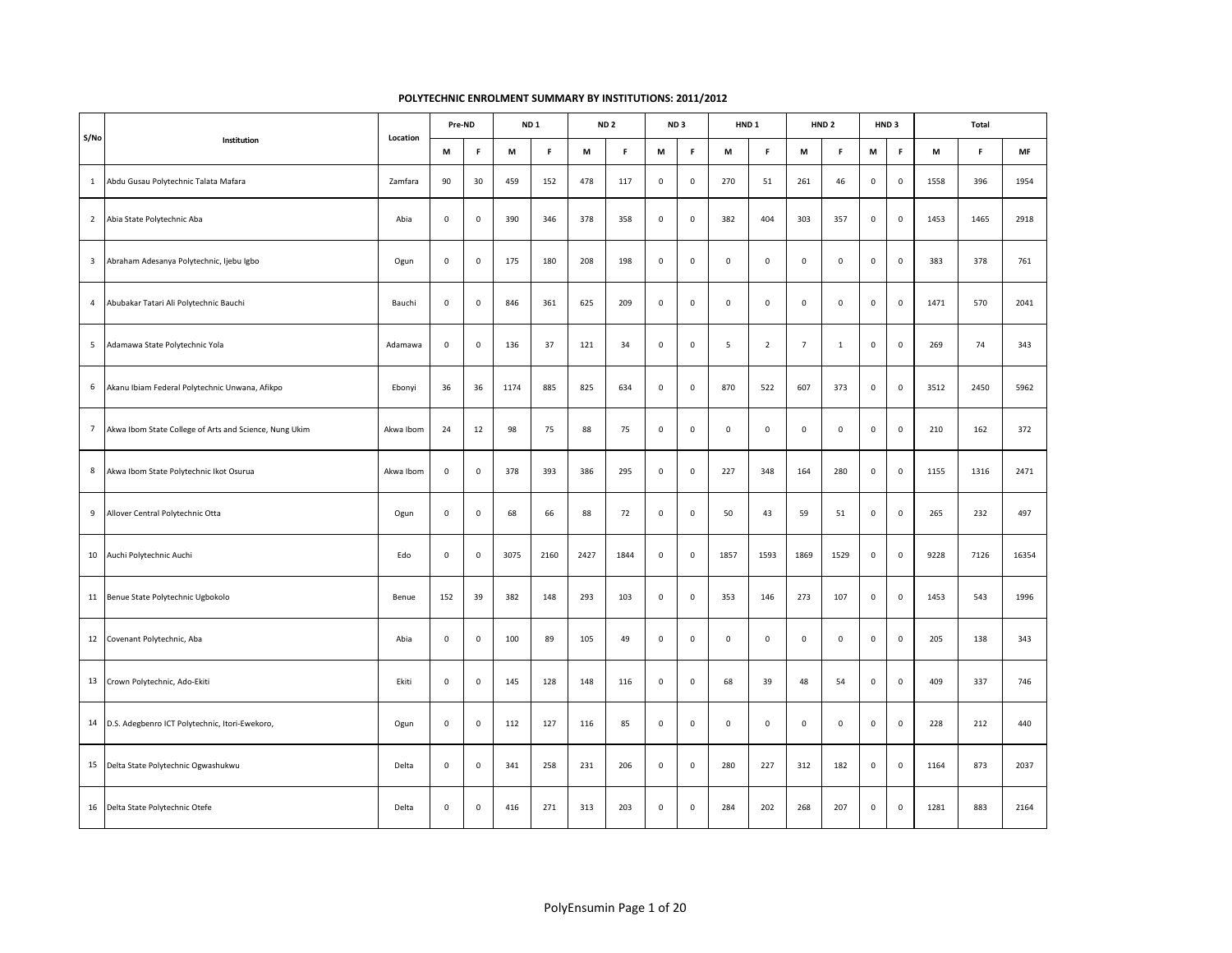| 17 | Delta State Polytechnic Ozoro                          | Delta    | $\mathsf{O}\xspace$ | $\mathbf 0$         | 559         | 364            | 503         | 317                 | 114         | 93                  | 268            | 196         | 204         | 157            | $\mathsf{O}\xspace$ | $\mathsf{O}\xspace$ | 1648 | 1127 | 2775  |
|----|--------------------------------------------------------|----------|---------------------|---------------------|-------------|----------------|-------------|---------------------|-------------|---------------------|----------------|-------------|-------------|----------------|---------------------|---------------------|------|------|-------|
|    | 18 Dorben Polytechnic, Abuja                           | FCT      | 15                  | 15                  | 171         | 143            | 63          | 47                  | $\mathbf 0$ | $\mathsf{O}\xspace$ | 66             | 56          | 75          | 65             | $\mathsf{O}\xspace$ | $\mathsf 0$         | 390  | 326  | 716   |
| 19 | Edo State Institute of Technology and Management, Usen | Edo      | $\mathsf 0$         | $\mathbf 0$         | 679         | 418            | 550         | 349                 | $\mathsf 0$ | $\mathsf 0$         | 39             | 6           | 13          | $\overline{2}$ | $\mathsf 0$         | $\mathsf 0$         | 1281 | 775  | 2056  |
| 20 | Federal Polytechnic Ado Ekiti                          | Ekiti    | $\mathsf 0$         | $\mathsf 0$         | 3361        | 2394           | 2159        | 1492                | 846         | 608                 | 925            | 541         | 951         | 465            | 137                 | 64                  | 8379 | 5564 | 13943 |
|    | 21 Federal Polytechnic Bauchi                          | Bauchi   | 1253                | 540                 | 2226        | 1090           | 1314        | 742                 | $\mathsf 0$ | $\mathsf 0$         | 1265           | 578         | 1144        | 512            | 0                   | $\mathbf 0$         | 7202 | 3462 | 10664 |
|    | 22 Federal Polytechnic Bida                            | Niger    | $\mathsf 0$         | $\mathbf 0$         | 1195        | 703            | 1014        | 750                 | $\mathsf 0$ | $\mathsf 0$         | 752            | 375         | 788         | 474            | $\mathsf 0$         | $\mathsf 0$         | 3749 | 2302 | 6051  |
| 23 | Federal Polytechnic Damaturu                           | Yobe     | 731                 | 212                 | 555         | 204            | 727         | 274                 | $\mathsf 0$ | $\mathsf{O}\xspace$ | 178            | 89          | 207         | 63             | $\mathsf{O}\xspace$ | $\mathsf 0$         | 2398 | 842  | 3240  |
|    | 24 Federal Polytechnic Ede                             | Osun     | 56                  | 29                  | 1038        | 892            | 795         | 609                 | 223         | 190                 | 431            | 371         | 476         | 386            | 55                  | 50                  | 3074 | 2527 | 5601  |
| 25 | Federal Polytechnic Idah                               | Kogi     | $\mathsf{o}\,$      | $\mathsf{O}\xspace$ | 1214        | 608            | 813         | 411                 | $\mathbf 0$ | $\mathsf{O}\xspace$ | 882            | 395         | 787         | 379            | $\mathbf 0$         | $\mathsf 0$         | 3696 | 1793 | 5489  |
| 26 | Federal Polytechnic Ilaro                              | Ogun     | $\mathbf 0$         | $\mathsf 0$         | 891         | 679            | 1021        | 876                 | $\mathsf 0$ | $\mathsf 0$         | 511            | 399         | 383         | 292            | 0                   | $\mathsf 0$         | 2806 | 2246 | 5052  |
| 27 | Federal Polytechnic K/Namoda                           | Zamfara  | $\mathbf 0$         | $\mathsf 0$         | 2278        | 1164           | 2330        | 1169                | $\mathsf 0$ | $\mathsf 0$         | 1087           | 348         | 990         | 533            | $\overline{4}$      | $\overline{4}$      | 6689 | 3218 | 9907  |
| 28 | Federal Polytechnic Mubi                               | Adamawa  | 745                 | 351                 | 3005        | 1478           | 3118        | 1621                | $\mathsf 0$ | $\mathsf 0$         | 643            | 399         | 713         | 367            | $\mathsf 0$         | $\mathsf 0$         | 8224 | 4216 | 12440 |
| 29 | Federal Polytechnic Nassarawa                          | Nasarawa | 210                 | 99                  | 1131        | 846            | 928         | 619                 | $\mathsf 0$ | $\mathsf 0$         | 787            | 524         | 759         | 644            | $\mathsf 0$         | $\mathsf 0$         | 3815 | 2732 | 6547  |
| 30 | Federal Polytechnic Nekede                             | Imo      | $\mathsf 0$         | $\mathsf 0$         | 2208        | 2199           | 1956        | 1711                | $\mathsf 0$ | $\mathsf 0$         | 1185           | 1085        | 1273        | 993            | $\mathsf{O}\xspace$ | $\mathbf 0$         | 6622 | 5988 | 12610 |
|    | 31 Federal Polytechnic Offa                            | Kwara    | 23                  | 23                  | 2849        | 2372           | 3189        | 2544                | 621         | 478                 | 928            | 618         | 1569        | 972            | 0                   | $\mathsf{O}\xspace$ | 9179 | 7007 | 16186 |
| 32 | Federal Polytechnic Oko                                | Anambra  | $\mathbf 0$         | $\mathsf 0$         | 1109        | 1156           | 1168        | 1186                | $\mathsf 0$ | $\mathsf 0$         | 1068           | 1005        | 1013        | 939            | $\mathsf 0$         | $\mathsf{O}\xspace$ | 4358 | 4286 | 8644  |
| 33 | Federal Polytechnic, Bali                              | Taraba   | $\mathsf 0$         | $\mathbf 0$         | 162         | 57             | 45          | 19                  | $\mathsf 0$ | $\mathsf 0$         | $\mathsf 0$    | $\mathsf 0$ | $\mathsf 0$ | 0              | $\mathsf 0$         | $\mathsf 0$         | 207  | 76   | 283   |
|    | 34 Federal Polytechnic, Ekowe                          | Bayelsa  | 150                 | 42                  | $\mathsf 0$ | $\mathsf{o}\,$ | $\mathsf 0$ | $\mathsf{O}\xspace$ | $\mathsf 0$ | $\mathsf 0$         | $\mathsf{o}\,$ | $\mathsf 0$ | $\mathsf 0$ | 0              | $\mathsf 0$         | $\mathsf{O}$        | 150  | 42   | 192   |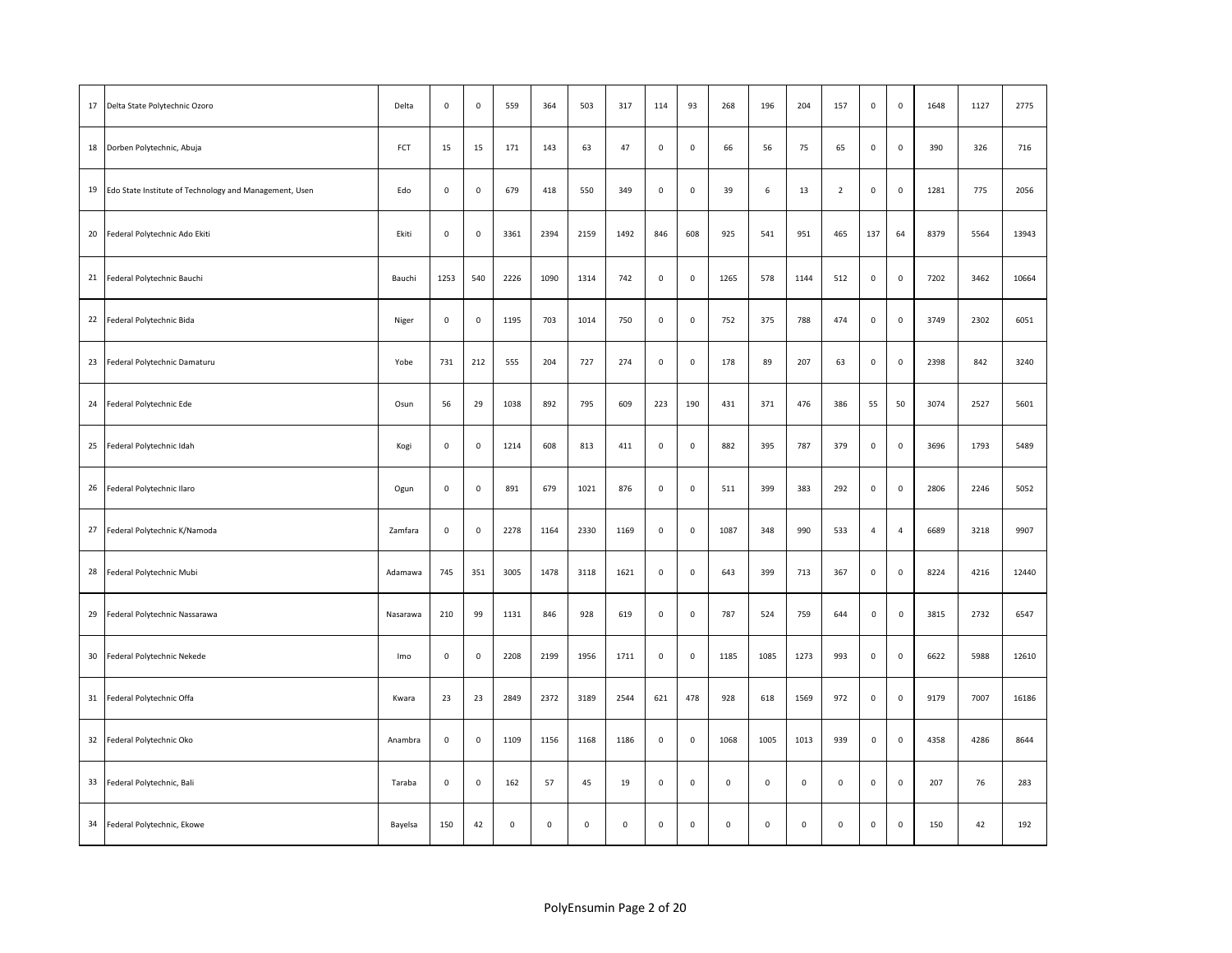| 35 | Fidei Polytechnic, Gboko                 | Benue     | $\mathsf 0$ | $\mathsf{o}\,$          | 280       | 144       | 233         | 98                  | $\mathsf 0$ | $\mathsf{o}\,$ | 43                  | $\,6\,$      | 42          | 5                   | $\mathsf 0$         | $\mathsf 0$         | 598                 | 253                 | 851         |
|----|------------------------------------------|-----------|-------------|-------------------------|-----------|-----------|-------------|---------------------|-------------|----------------|---------------------|--------------|-------------|---------------------|---------------------|---------------------|---------------------|---------------------|-------------|
| 36 | Gateway ICT Polytechnic, Sapade          | Ogun      | $\mathsf 0$ | $\mathbf 0$             | 197       | 189       | 177         | 191                 | $\mathsf 0$ | $\mathbf 0$    | $\mathsf 0$         | $\mathsf 0$  | $\mathsf 0$ | 0                   | $\mathsf 0$         | $\mathsf 0$         | 374                 | 380                 | 754         |
| 37 | Grace Polytechnic Surulere-lagos         | Lagos     | $\mathbf 0$ | $\mathsf{O}\xspace$     | 126       | 183       | 127         | 144                 | $\mathsf 0$ | $\mathsf{o}\,$ | 11                  | 10           | $11\,$      | 9                   | $\mathsf 0$         | $\mathsf 0$         | 275                 | 346                 | 621         |
| 38 | Hassan Usman Katsina Polytechnic Katsina | Katsina   | 1409        | 223                     | 1586      | 320       | 961         | 212                 | $\mathsf 0$ | $\mathbf 0$    | 412                 | 59           | 335         | 31                  | 0                   | $\mathsf{O}\xspace$ | 4703                | 845                 | 5548        |
| 39 | Heritage Polytechnic, Ikot Udota, Eket   | Akwa Ibom | $\mathbf 0$ | $\mathsf 0$             | 98        | 80        | 90          | 91                  | $\mathsf 0$ | $\mathsf{o}\,$ | $\mathsf{O}\xspace$ | $\mathsf{O}$ | $\mathbf 0$ | $\mathsf{O}\xspace$ | $\mathsf 0$         | $\mathbf 0$         | 188                 | 171                 | 359         |
|    | 40 Hussaini Adamu Polytechnic Kazaure    | Jigawa    | $\mathsf 0$ | $\mathsf 0$             | 256       | 59        | 223         | 68                  | $\mathsf 0$ | $\mathsf 0$    | 54                  | $11\,$       | 55          | ${\bf 21}$          | $\mathsf{O}\xspace$ | $\mathbf 0$         | 588                 | 159                 | 747         |
| 41 | Igbajo Polytechnic, Igbajo               | Osun      | $\mathsf 0$ | $\mathbf 0$             | 175       | 128       | 89          | 42                  | $\mathsf 0$ | $\mathsf 0$    | $\mathsf 0$         | $\mathsf 0$  | $\mathsf 0$ | 0                   | 0                   | $\mathsf 0$         | 264                 | 170                 | 434         |
|    | 42 Imo State Polytechnic, Umuagwo, Ohaji | Imo       | 5           | $\overline{\mathbf{3}}$ | 363       | 436       | 369         | 469                 | $\mathsf 0$ | $\mathsf 0$    | $\mathsf 0$         | $\mathsf 0$  | $\mathsf 0$ | $\mathsf{O}\xspace$ | $\mathsf{O}\xspace$ | $\mathsf 0$         | 737                 | 908                 | 1645        |
| 43 | Institute of Management Technology Enugu | Enugu     | $\mathbf 0$ | $\mathsf{O}\xspace$     | 630       | 644       | 4179        | 4754                | $\mathsf 0$ | $\mathsf 0$    | 718                 | 777          | 3097        | 4099                | $\mathsf 0$         | $\mathsf 0$         | 8624                | 10274               | 18898       |
|    | 44 Interlink Polytechnic, Ijebu-Jesa     | Osun      | $\mathsf 0$ | $\mathsf{O}\xspace$     | 115       | 79        | 63          | 41                  | $\mathsf 0$ | $\mathsf 0$    | $\mathsf{O}\xspace$ | $\mathsf 0$  | $\mathsf 0$ | $\mathsf{O}\xspace$ | $\mathsf 0$         | $\mathsf 0$         | 178                 | 120                 | 298         |
| 45 | Jigawa State Polytechnic, Dutse          | Jigawa    | 302         | 53                      | 289       | 44        | 257         | 29                  | $\mathsf 0$ | $\mathsf 0$    | 143                 | 9            | 160         | 13                  | 0                   | $\mathsf 0$         | 1151                | 148                 | 1299        |
|    | 46 Kaduna Polytechnic, Kaduna            | Kaduna    | <b>NS</b>   | NS                      | <b>NS</b> | <b>NS</b> | <b>NS</b>   | <b>NS</b>           | <b>NS</b>   | <b>NS</b>      | NS                  | <b>NS</b>    | <b>NS</b>   | <b>NS</b>           | <b>NS</b>           | <b>NS</b>           | $\mathsf{O}\xspace$ | $\mathsf{O}\xspace$ | $\mathbf 0$ |
| 47 | Kano State Polytechnic Kano              | Kano      | 937         | 270                     | 2358      | 932       | 2852        | 1171                | $\mathsf 0$ | $\mathsf 0$    | 1809                | 481          | 1701        | 591                 | $\mathsf 0$         | $\mathsf{O}\xspace$ | 9657                | 3445                | 13102       |
| 48 | Kings Polytechnic, Ubiaja                | Edo       | $\mathsf 0$ | $\mathsf{O}\xspace$     | 68        | 20        | $\mathsf 0$ | $\mathsf{O}\xspace$ | $\mathsf 0$ | $\mathsf{o}\,$ | $\mathsf{O}\xspace$ | $\mathsf 0$  | $\mathsf 0$ | $\mathsf{O}\xspace$ | $\mathsf{O}\xspace$ | $\mathsf 0$         | 68                  | 20                  | 88          |
| 49 | Kogi State Polytechnic Lokoja            | Kogi      | 230         | 129                     | 695       | 348       | 1000        | 329                 | $\mathsf 0$ | $\mathsf 0$    | 308                 | 175          | 207         | 134                 | 0                   | $\mathsf{O}\xspace$ | 2440                | 1115                | 3555        |
| 50 | Kwara State Polytechnic Ilorin           | Kwara     | 132         | 70                      | 819       | 456       | 654         | 369                 | $\mathsf 0$ | $\mathsf{o}\,$ | 796                 | 522          | 728         | 451                 | $\mathsf 0$         | $\mathsf 0$         | 3129                | 1868                | 4997        |
|    | 51 Lagos City Polytechnic Ikeja          | Lagos     | $\mathsf 0$ | $\mathbf 0$             | 402       | 253       | 326         | 212                 | 139         | 69             | 294                 | 222          | 249         | 182                 | 75                  | 68                  | 1485                | 1006                | 2491        |
|    | 52 Lagos State Polytechnic Ikorodu       | Lagos     | $\mathsf 0$ | 0                       | 2864      | 1842      | 2604        | 1250                | $\mathsf 0$ | $\mathsf 0$    | 1790                | 1048         | 1492        | 1017                | $\mathsf 0$         | $\mathbf 0$         | 8750                | 5157                | 13907       |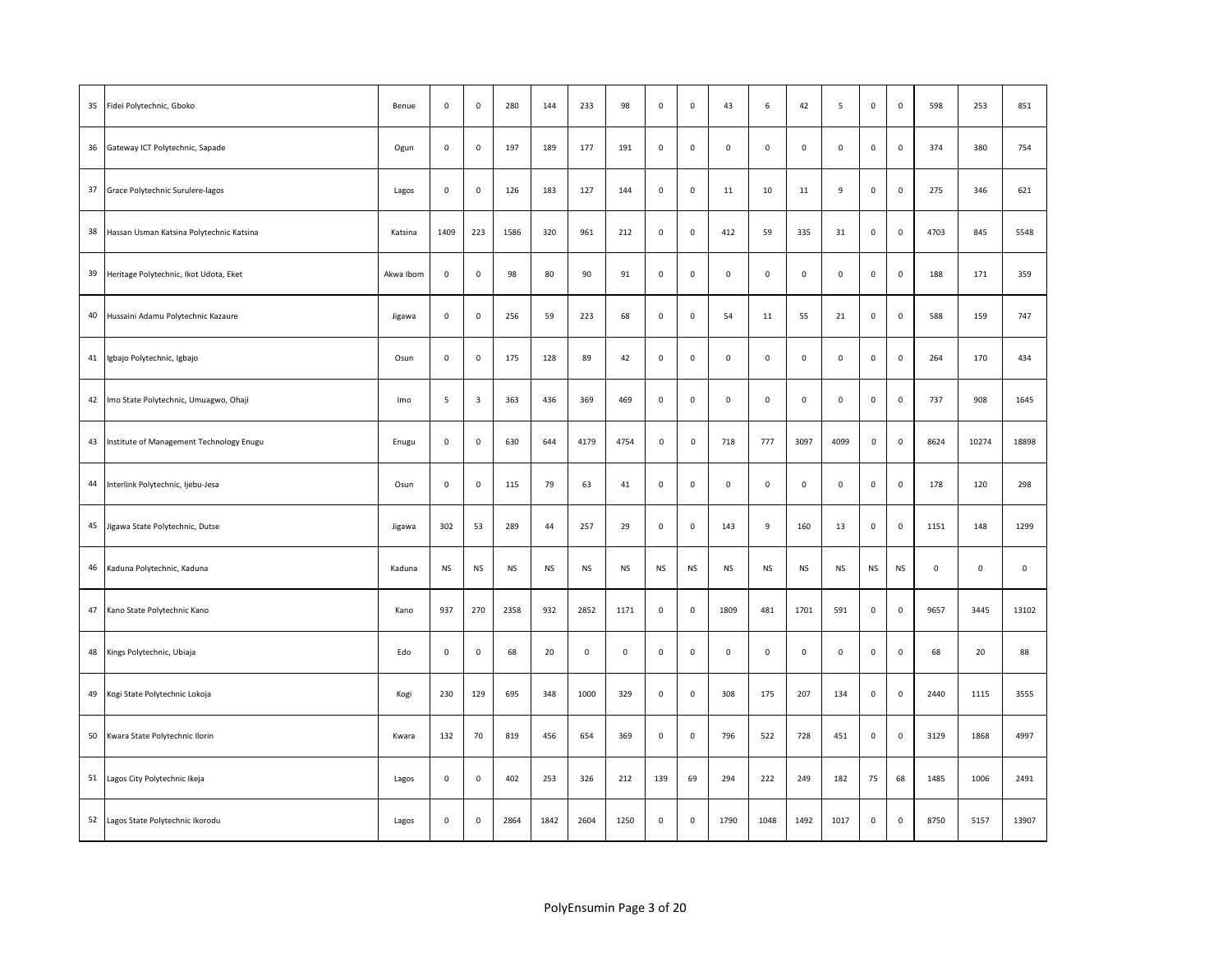| 53 | Lighthouse Polytchnic, Benin                              | Edo      | $\mathsf 0$ | $\mathsf 0$ | 59        | 51        | 30        | 13        | $\mathsf 0$ | $\mathsf 0$ | $\mathsf 0$         | $\mathsf{O}\xspace$ | $\mathsf 0$ | $\mathsf{O}\xspace$ | $\mathsf 0$         | $\mathsf 0$         | 89                  | 64                  | 153         |
|----|-----------------------------------------------------------|----------|-------------|-------------|-----------|-----------|-----------|-----------|-------------|-------------|---------------------|---------------------|-------------|---------------------|---------------------|---------------------|---------------------|---------------------|-------------|
| 54 | Mai Idris Alooma Polytechnic, Geidam                      | Yobe     | 212         | 65          | 908       | 220       | 797       | 246       | $\mathsf 0$ | 0           | $\mathsf 0$         | $\mathsf 0$         | $\mathsf 0$ | $\mathbf 0$         | $\mathsf 0$         | $\mathsf 0$         | 1917                | 531                 | 2448        |
| 55 | Moshood Abiola Polytechnic Abeokuta                       | Ogun     | $\mathsf 0$ | $\mathsf 0$ | 719       | 653       | 627       | 489       | $\mathsf 0$ | $\mathsf 0$ | 398                 | 431                 | 322         | 379                 | $\mathsf 0$         | $\mathsf 0$         | 2066                | 1952                | 4018        |
| 56 | Nasarawa State Polytechnic Lafia                          | Nasarawa | $\mathsf 0$ | $\mathsf 0$ | 1677      | 1114      | 855       | 564       | $\mathsf 0$ | $\mathsf 0$ | 42                  | 20                  | 6           | $\overline{a}$      | $\mathsf 0$         | $\mathsf{O}\xspace$ | 2580                | 1702                | 4282        |
| 57 | Niger State Polytechnic Zungeru                           | Niger    | 570         | 186         | 821       | 289       | 750       | 387       | $\mathsf 0$ | $\mathsf 0$ | 187                 | 75                  | 190         | 103                 | $\mathsf 0$         | $\mathsf 0$         | 2518                | 1040                | 3558        |
|    | 58 Nuhu Bamali Polytechnic Zaria                          | Kaduna   | 70          | 49          | 1824      | 1261      | 1188      | 1058      | $\mathsf 0$ | $\mathsf 0$ | 1469                | 869                 | 1360        | 1748                | $\mathsf{O}\xspace$ | $\mathsf 0$         | 5911                | 4985                | 10896       |
| 59 | Ogun State Institute of Technology, Igbesa                | Ogun     | $\mathsf 0$ | $\mathsf 0$ | 198       | 117       | 154       | 113       | $\mathsf 0$ | 0           | 63                  | 47                  | 24          | 6                   | 0                   | $\mathsf 0$         | 439                 | 283                 | 722         |
| 60 | Osun State College of Tech. Esa-Oke                       | Osun     | $\mathsf 0$ | $\mathsf 0$ | 344       | 152       | 404       | 195       | $\mathsf 0$ | $\mathsf 0$ | 595                 | 299                 | 514         | 245                 | $\mathsf{O}\xspace$ | $\mathsf 0$         | 1857                | 891                 | 2748        |
| 61 | Osun State Polytechnic Iree                               | Osun     | 101         | 133         | 350       | 327       | 450       | 380       | $\mathsf 0$ | $\mathsf 0$ | 717                 | 501                 | 914         | 733                 | $\mathsf 0$         | $\mathsf 0$         | 2532                | 2074                | 4606        |
|    | 62 Our Saviour Institute of Technology Emene-Enugu        | Enugu    | $\mathsf 0$ | $\mathsf 0$ | 123       | 198       | 118       | 209       | $\mathsf 0$ | $\mathsf 0$ | 90                  | 178                 | 92          | 174                 | $\mathsf 0$         | $\mathsf 0$         | 423                 | 759                 | 1182        |
| 63 | Petroleum Training Institute, Effuru                      | Delta    | <b>NS</b>   | <b>NS</b>   | <b>NS</b> | <b>NS</b> | <b>NS</b> | NS        | <b>NS</b>   | <b>NS</b>   | <b>NS</b>           | <b>NS</b>           | <b>NS</b>   | <b>NS</b>           | <b>NS</b>           | <b>NS</b>           | $\mathsf{O}\xspace$ | $\mathsf{O}\xspace$ | $\mathbf 0$ |
| 64 | Plateau State Polytechnic B/Ladi                          | Plateau  | 73          | 38          | 782       | 470       | 713       | 448       | $\mathsf 0$ | $\mathbf 0$ | 388                 | 247                 | 405         | 267                 | $\mathbf 0$         | $\mathsf 0$         | 2361                | 1470                | 3831        |
| 65 | Ramat Polytechnic Maiduguri                               | Borno    | 238         | 221         | 622       | 311       | 537       | 210       | $\mathsf 0$ | $\mathsf 0$ | 511                 | 246                 | 493         | 214                 | $\mathsf 0$         | $\mathsf{O}\xspace$ | 2401                | 1202                | 3603        |
|    | 66 Rivers State College of Arts and Science Port Harcourt | Rivers   | $\mathsf 0$ | $\mathsf 0$ | 49        | 57        | 33        | 25        | $\mathsf 0$ | $\mathsf 0$ | $\mathsf{O}\xspace$ | $\mathsf{O}\xspace$ | $\mathsf 0$ | $\mathsf 0$         | $\mathsf 0$         | $\mathsf 0$         | 82                  | 82                  | 164         |
| 67 | Rivers State Polytechnic Bori                             | Rivers   | 198         | 115         | 522       | 348       | 505       | 345       | $\mathsf 0$ | $\mathsf 0$ | 422                 | 296                 | 446         | 285                 | 0                   | $\mathsf 0$         | 2093                | 1389                | 3482        |
| 68 | Ronik Polytechnic Lagos                                   | Lagos    | $\mathsf 0$ | $\mathsf 0$ | 76        | 84        | 56        | 70        | $\mathsf 0$ | $\mathsf 0$ | 13                  | 17                  | 18          | 14                  | $\mathsf 0$         | $\mathsf 0$         | 163                 | 185                 | 348         |
| 69 | Rufus Giwa Polytechnic, Owo                               | Ondo     | <b>NS</b>   | <b>NS</b>   | <b>NS</b> | <b>NS</b> | <b>NS</b> | <b>NS</b> | <b>NS</b>   | <b>NS</b>   | <b>NS</b>           | <b>NS</b>           | <b>NS</b>   | <b>NS</b>           | <b>NS</b>           | <b>NS</b>           | $\mathsf 0$         | $\mathsf 0$         | $\mathsf 0$ |
|    | 70 Sokoto State Polytechnic Sokoto                        | Sokoto   | 172         | 64          | 454       | 233       | 443       | 144       | $\mathsf 0$ | $\mathsf 0$ | 444                 | 162                 | 444         | 160                 | $\mathsf 0$         | $\mathbf 0$         | 1957                | 763                 | 2720        |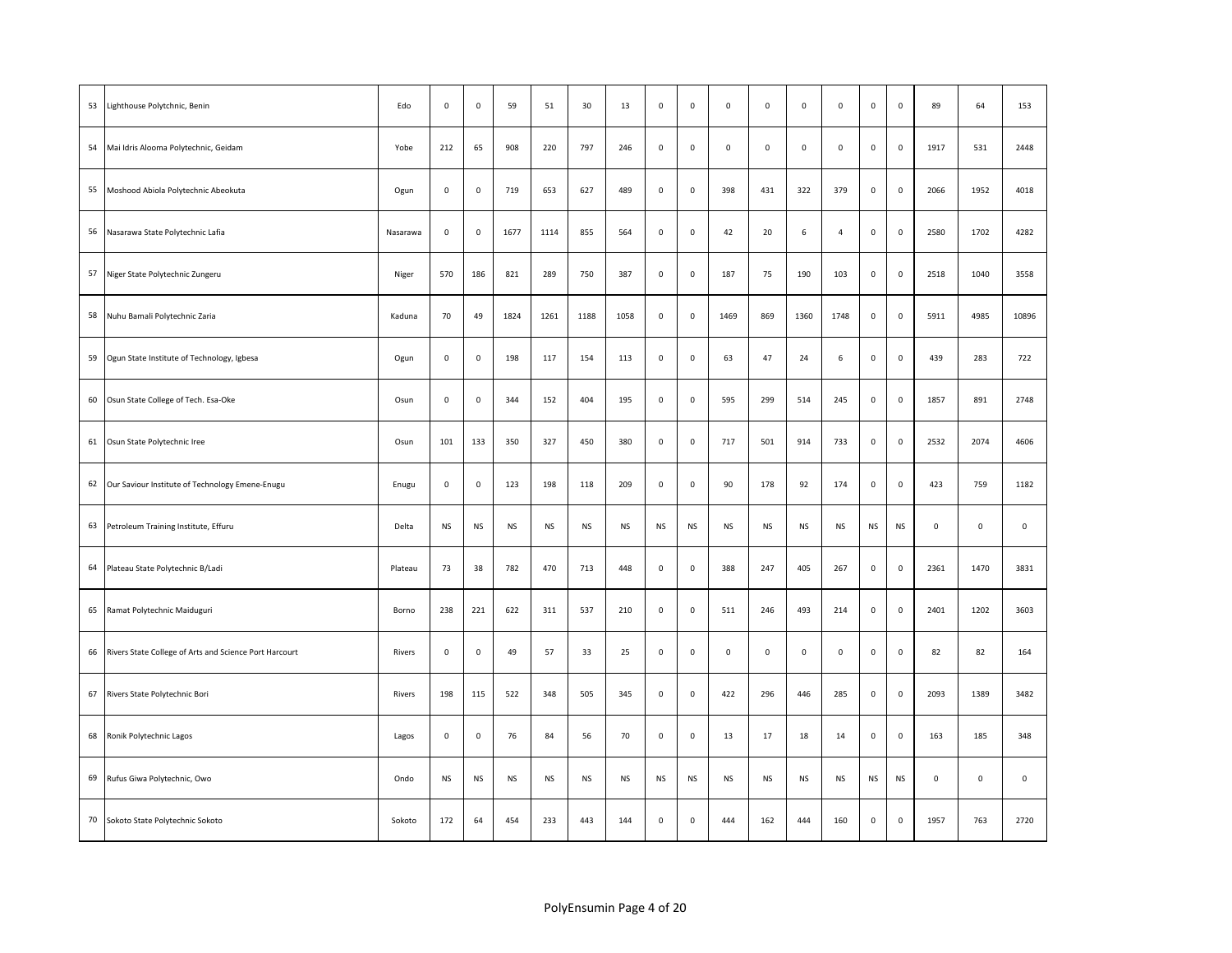|    | 71 Taraba state Polytechnic, Jalingo                | Taraba  | <b>NS</b>      | <b>NS</b>      | <b>NS</b> | <b>NS</b> | <b>NS</b>   | <b>NS</b>    | <b>NS</b>   | <b>NS</b>   | <b>NS</b>    | <b>NS</b>   | <b>NS</b>   | <b>NS</b>   | <b>NS</b>   | <b>NS</b>    | $\mathsf 0$ | $\mathbf 0$    | $\mathbf{0}$ |
|----|-----------------------------------------------------|---------|----------------|----------------|-----------|-----------|-------------|--------------|-------------|-------------|--------------|-------------|-------------|-------------|-------------|--------------|-------------|----------------|--------------|
|    | 72 Templegate Polytechnic, Aba                      | Abia    | $\mathsf 0$    | 0              | 131       | 95        | 29          | 19           | 0           | $\mathbf 0$ | 63           | 37          | 0           | 0           | $\mathsf 0$ | 0            | 223         | 151            | 374          |
|    | 73 The Ibadan Polytechnic Ibadan                    | Oyo     | $\mathbf 0$    | $\mathbf 0$    | 1909      | 939       | 1753        | 833          | 471         | 248         | 810          | 364         | 804         | 345         | 192         | 114          | 5939        | 2843           | 8782         |
|    | 74 The Polytechnic, Ile-Ife                         | Osun    | $\mathbf 0$    | $\mathbf 0$    | 97        | 57        | 99          | 61           | $\mathbf 0$ | $\mathbf 0$ | 51           | 40          | 58          | 52          | $\mathsf 0$ | $\mathbf 0$  | 305         | 210            | 515          |
| 75 | Tower Polytechnic, Ibadan                           | Oyo     | $\mathsf 0$    | $\mathbf 0$    | 25        | 18        | 23          | 13           | $\mathbf 0$ | $\mathbf 0$ | $\mathbf 0$  | $\mathbf 0$ | $\mathbf 0$ | $\mathbf 0$ | $\mathsf 0$ | $\mathbf 0$  | 48          | 31             | 79           |
|    | 76 Waziri Umaru Polytechnic B/Kebbi                 | Kebbi   | 270            | 75             | 1345      | 310       | 916         | 255          | 0           | $\mathbf 0$ | 441          | 77          | 471         | 112         | $\mathbf 0$ | $\mathbf{0}$ | 3443        | 829            | 4272         |
|    | 77 Wolex Polytechnic Iwo                            | Osun    | $\mathbf 0$    | 0              | 110       | 87        | 107         | 107          | 0           | $\mathsf 0$ | $\mathbf 0$  | $\mathbf 0$ | $\mathsf 0$ | $^{\circ}$  | $\mathsf 0$ | $\mathbf 0$  | 217         | 194            | 411          |
|    | 78 Yaba College of Technology Yaba                  | Lagos   | $\mathbf 0$    | $\mathbf 0$    | 3014      | 2301      | 2645        | 1794         | 471         | 373         | 1131         | 799         | 967         | 637         | 276         | 179          | 8504        | 6083           | 14587        |
|    | 79 Zamfara State College of Arts and Science, Gusau | Zamfara | $\overline{3}$ | $\overline{2}$ | 25        | 5         | $\mathbf 0$ | $\mathbf{0}$ | 0           | $^{\circ}$  | $\mathbf{0}$ | $^{\circ}$  | $\mathbf 0$ | $^{\circ}$  | $\mathbf 0$ | $\mathbf 0$  | 28          | $\overline{7}$ | 35           |
|    | Total                                               |         | 8407           | 3124           | 60431     | 38297     | 55959       | 36782        | 2885        | 2059        | 29874        | 18587       | 31121       | 22461       | 739         | 479          | 189416      | 121789         | 311205       |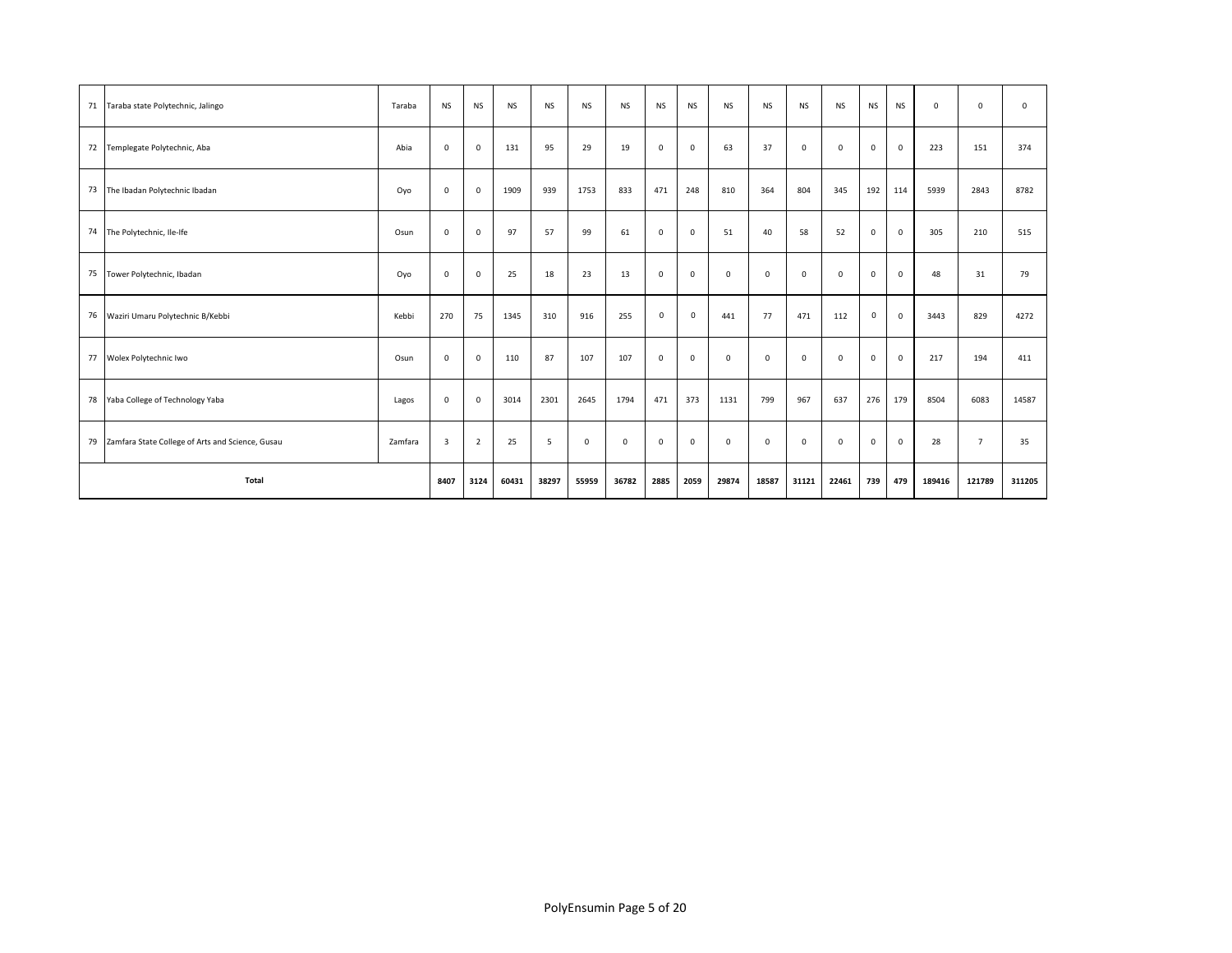| S/No           | Institution                                            | Location     | Pre-ND       |              |             | ND <sub>1</sub> |             | ND <sub>2</sub> | ND <sub>3</sub> |              |              | HND 1          |                | HND <sub>2</sub> | HND <sub>3</sub> |              |              | <b>Total</b> |       |
|----------------|--------------------------------------------------------|--------------|--------------|--------------|-------------|-----------------|-------------|-----------------|-----------------|--------------|--------------|----------------|----------------|------------------|------------------|--------------|--------------|--------------|-------|
|                |                                                        |              | $\mathbf M$  | $\mathbf F$  | $\mathbf M$ | $\mathbf F$     | $\mathbf M$ | $\mathbf F$     | $\mathbf M$     | $\mathbf F$  | $\mathbf M$  | $\mathbf F$    | $\mathbf M$    | $\mathbf F$      | $\mathbf{M}$     | $\mathbf F$  | $\mathbf{M}$ | $\mathbf F$  | MF    |
| $\mathbf{1}$   | Abdu Gusau Polytechnic Talata Mafara                   | Zamfara      | $\bf{0}$     | $\mathbf 0$  | 495         | 126             | 446         | 141             | $\mathbf 0$     | $\mathbf{0}$ | 283          | 57             | 270            | 51               | $\mathbf{0}$     | $\mathbf 0$  | 1494         | 375          | 1869  |
| $\sqrt{2}$     | Abia State Polytechnic Aba                             | Abia         | $\,$ 0 $\,$  | $\mathbf 0$  | 392         | 337             | 378         | 338             | $\mathbf 0$     | $\mathbf 0$  | 336          | 469            | 360            | 438              | $\,$ 0 $\,$      | $\mathbf 0$  | 1466         | 1582         | 3048  |
| $_{\rm 3}$     | Abraham Adesanya Polytechnic, Ijebu Igbo               | Ogun         | $\bf{0}$     | $\bf{0}$     | 210         | 217             | 184         | 187             | $\mathbf 0$     | $\mathbf 0$  | 34           | 46             | $\mathbf 0$    | $\mathbf 0$      | $\mathbf 0$      | $\mathbf 0$  | 428          | 450          | 878   |
| $\overline{4}$ | Abubakar Tatari Ali Polytechnic Bauchi                 | Bauchi       | $\bf{0}$     | $\mathbf 0$  | 934         | 296             | 727         | 219             | $\mathbf 0$     | $\mathbf 0$  | $\mathbf 0$  | $\mathbf 0$    | $\mathbf{0}$   | $\mathbf 0$      | $\mathbf 0$      | $\mathbf 0$  | 1661         | 515          | 2176  |
| $\mathbf 5$    | Adamawa State Polytechnic Yola                         | Adamawa      | $\bf{0}$     | $\mathbf 0$  | 402         | 125             | 158         | 49              | $\mathbf{O}$    | $\mathbf 0$  | 6            | $\mathbf{1}$   | $\overline{9}$ | $\mathbf{1}$     | $\mathbf 0$      | $\mathbf 0$  | 575          | 176          | 751   |
| 6              | Akanu Ibiam Federal Polytechnic Unwana, Afikpo         | Ebonyi       | 42           | 50           | 1173        | 807             | 988         | 549             | $\mathbf 0$     | $\mathbf 0$  | 757          | 404            | 642            | 330              | $\bf{0}$         | $\,0\,$      | 3602         | 2140         | 5742  |
| $\overline{7}$ | Akwa Ibom State College of Arts and Science, Nung Ukim | Akwa Ibom    | 22           | 15           | 134         | 109             | 106         | 96              | $\mathbf 0$     | $\mathbf 0$  | $\mathbf{0}$ | $\bf 0$        | $\mathbf 0$    | $\mathbf 0$      | $\mathbf{0}$     | $\mathbf 0$  | 262          | 220          | 482   |
| 8              | Akwa Ibom State Polytechnic Ikot Osurua                | Akwa Ibom    | 12           | 13           | 376         | 405             | 412         | 416             | $\mathbf 0$     | $\mathbf 0$  | 307          | 357            | 252            | 379              | $\mathbf{0}$     | $\mathbf 0$  | 1359         | 1570         | 2929  |
| 9              | Allover Central Polytechnic Otta                       | Ogun         | $\,$ 0 $\,$  | $\,$ 0 $\,$  | 80          | 58              | 66          | 68              | $\,$ 0 $\,$     | $\,$ 0 $\,$  | 50           | $47\,$         | 56             | 46               | $\,$ 0 $\,$      | $\,0\,$      | 252          | 219          | 471   |
| 10             | Auchi Polytechnic Auchi                                | Edo          | $\mathbf{0}$ | $\mathbf 0$  | 3444        | 2641            | 2766        | 2103            | $\mathbf{0}$    | $\mathbf{0}$ | 1339         | 1292           | 1220           | 1200             | $\mathbf{0}$     | $\mathbf 0$  | 8769         | 7236         | 16005 |
| 11             | Benue State Polytechnic Ugbokolo                       | Benue        | 130          | 44           | 536         | 204             | 1535        | 663             | 1016            | 712          | 336          | 139            | 339            | 139              | $\,$ 0 $\,$      | $\,$ 0 $\,$  | 3892         | 1901         | 5793  |
| $12\,$         | Covenant Polytechnic, Aba                              | Abia         | $\mathbf{0}$ | $\mathbf{0}$ | 109         | 73              | 93          | 68              | $\,0\,$         | $\,$ 0 $\,$  | 14           | $\overline{9}$ | $\,0\,$        | $\,0\,$          | $\mathbf 0$      | $\,0\,$      | 216          | 150          | 366   |
| 13             | Crown Polytechnic, Ado-Ekiti                           | Ekiti        | $\bf 0$      | $\mathbf{0}$ | 181         | 150             | 154         | 155             | $\mathbf 0$     | $\mathbf 0$  | 87           | 44             | 68             | 63               | $\mathbf 0$      | $\mathbf 0$  | 490          | 412          | 902   |
|                | 14 D.S. Adegbenro ICT Polytechnic, Itori-Ewekoro,      | Ogun         | $\bf{0}$     | $\bf{0}$     | 105         | 55              | 92          | 96              | $\,$ 0 $\,$     | $\mathbf 0$  | $\mathbf 0$  | $\,$ 0 $\,$    | $\mathbf 0$    | $\mathbf 0$      | $\mathbf 0$      | $\,0\,$      | 197          | 151          | 348   |
|                | 15 Delta State Polytechnic Ogwashukwu                  | Delta        | $\mathbf{O}$ | $\mathbf{0}$ | 530         | 341             | 430         | 267             | $\mathbf{0}$    | $\mathbf{0}$ | 374          | 239            | 341            | 192              | $\mathbf{0}$     | $\mathbf{0}$ | 1675         | 1039         | 2714  |
|                | 16 Delta State Polytechnic Otefe                       | Delta        | $\,$ 0 $\,$  | $\bf{0}$     | 416         | 282             | 350         | 268             | $\mathbf 0$     | $\mathbf 0$  | 367          | 228            | 286            | 210              | $\mathbf 0$      | $\mathbf 0$  | 1419         | 988          | 2407  |
| 17             | Delta State Polytechnic Ozoro                          | Delta        | $\bf{0}$     | $\mathbf 0$  | 733         | 490             | 672         | 470             | $\,$ 0 $\,$     | $\mathbf 0$  | 345          | 251            | 258            | 178              | $\,$ 0 $\,$      | $\mathbf 0$  | 2008         | 1389         | 3397  |
|                | 18 Dorben Polytechnic, Abuja                           | $_{\rm FCT}$ | 6            | 3            | 179         | 158             | 149         | 154             | $\mathbf{0}$    | $\mathbf 0$  | 74           | 70             | 79             | 58               | $\mathbf{0}$     | $\mathbf 0$  | 487          | 443          | 930   |

## **POLYTECHNIC ENROLMENT SUMMARY BY INSTITUTIONS: 2012/2013**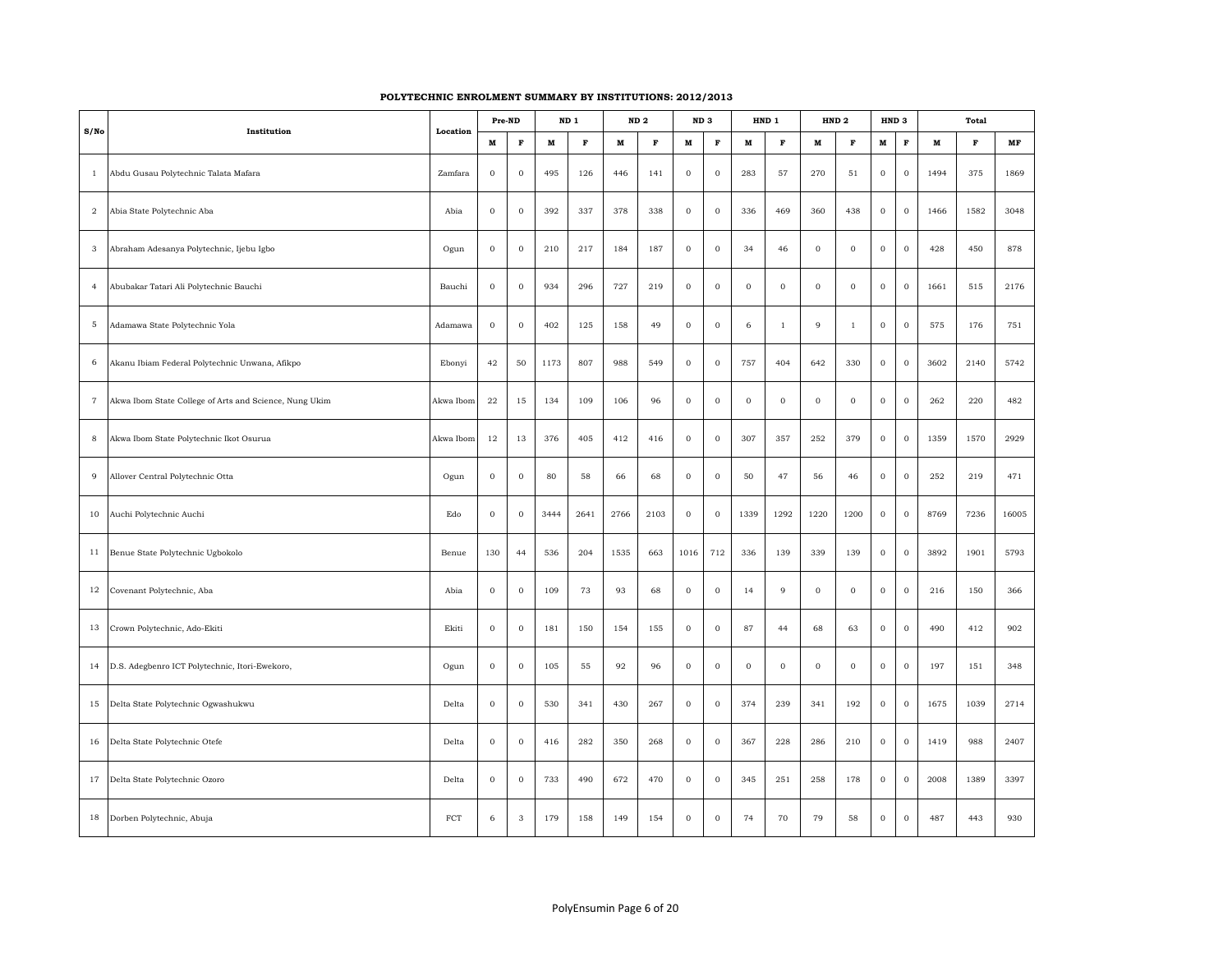| 19          | Edo State Institute of Technology and Management, Usen | Edo      | $\bf{0}$    | $\mathbf 0$ | 740    | 517            | 646    | 418     | $\bf{0}$         | $\bf 0$      | 23          | $\overline{4}$ | 39          | 6              | $\mathbf 0$      | $\bf{0}$    | 1448  | 945                 | 2393  |
|-------------|--------------------------------------------------------|----------|-------------|-------------|--------|----------------|--------|---------|------------------|--------------|-------------|----------------|-------------|----------------|------------------|-------------|-------|---------------------|-------|
| $20\,$      | Federal Polytechnic Ado Ekiti                          | Ekiti    | $\mathbf 0$ | $\,$ O      | 2083   | 1586           | 3392   | 2429    | 1196             | 960          | 823         | 428            | 925         | 541            | 149              | 114         | 8568  | 6058                | 14626 |
| 21          | Federal Polytechnic Bauchi                             | Bauchi   | 833         | 339         | 1560   | 732            | 2567   | 1115    | $\mathbf 0$      | $\mathbf 0$  | 1186        | 553            | 1586        | 655            | $\boldsymbol{0}$ | $\mathbf 0$ | 7732  | 3394                | 11126 |
| 22          | Federal Polytechnic Bida                               | Niger    | $\,$ O      | $\,$ O      | 1261   | 858            | 1188   | 1019    | $\,0\,$          | $\,$ O       | 663         | 407            | 740         | 549            | $\,$ O           | $\,$ 0 $\,$ | 3852  | 2833                | 6685  |
| 23          | Federal Polytechnic Damaturu                           | Yobe     | $\bf{0}$    | $\bf{0}$    | 553    | 204            | 727    | 274     | $\bf{0}$         | $\mathbf{0}$ | 190         | 97             | 219         | 70             | $\mathbf 0$      | $\,0\,$     | 1689  | 645                 | 2334  |
| 24          | Federal Polytechnic Ede                                | Osun     | 69          | 36          | 760    | 583            | 684    | 557     | $\,0\,$          | $\,$ O       | 585         | 401            | 558         | 372            | $\,$ 0 $\,$      | $\,$ 0 $\,$ | 2656  | 1949                | 4605  |
| 25          | Federal Polytechnic Idah                               | Kogi     | $\,$ O      | $\,$ O      | 1152   | 728            | 1199   | 551     | $\,0\,$          | $\,$ 0 $\,$  | 1137        | 565            | 859         | 415            | $\,$ O           | $\,0\,$     | 4347  | 2259                | 6606  |
| 26          | Federal Polytechnic Ilaro                              | Ogun     | 280         | 92          | 2184   | 1559           | 2220   | 1446    | $\,0\,$          | $\,0\,$      | 556         | 491            | 659         | 500            | $\,$ O           | $\,$ 0 $\,$ | 5899  | 4088                | 9987  |
| $^{\rm 27}$ | Federal Polytechnic K/Namoda                           | Zamfara  | $\bf{0}$    | $\,$ O      | 2061   | 1025           | 2087   | 927     | $\,0\,$          | $\mathbf 0$  | 1040        | 510            | 1056        | 514            | $\mathbf 0$      | $\,0\,$     | 6244  | 2976                | 9220  |
| $\bf 28$    | Federal Polytechnic Mubi                               | Adamawa  | 282         | 92          | 2155   | 981            | 3054   | 1511    | $\,0\,$          | $\,$ 0 $\,$  | 346         | 192            | 644         | 399            | $\,$ O           | $\,$ 0 $\,$ | 6481  | 3175                | 9656  |
| 29          | Federal Polytechnic Nassarawa                          | Nasarawa | $\bf{0}$    | $\mathbf 0$ | 633    | 501            | 550    | 416     | $\bf{0}$         | $\mathbf 0$  | 419         | 362            | 435         | 389            | $\mathbf 0$      | $\bf{0}$    | 2037  | 1668                | 3705  |
| 30          | Federal Polytechnic Nekede                             | Imo      | $\,$ 0 $\,$ | $\,$ O      | 1884   | 1331           | 1916   | 1731    | $\,0\,$          | $\,$ 0 $\,$  | 763         | 571            | 1041        | 832            | $\,$ 0 $\,$      | $\,$ 0 $\,$ | 5604  | 4465                | 10069 |
| 31          | Federal Polytechnic Offa                               | Kwara    | 12          | 16          | 3818   | 3272           | 2599   | 2033    | 1332             | 1153         | 1143        | 718            | 1325        | 843            | $\mathbf 0$      | $\,$ 0 $\,$ | 10229 | 8035                | 18264 |
| 32          | Federal Polytechnic Oko                                | Anambra  | $\,$ 0 $\,$ | $\bf{0}$    | 819    | 751            | 887    | 774     | $\,0\,$          | $\,0\,$      | 714         | 578            | 662         | 601            | $\,$ O           | $\,$ 0 $\,$ | 3082  | 2704                | 5786  |
| 33          | Federal Polytechnic, Bali                              | Taraba   | 48          | 26          | 194    | 75             | 120    | 37      | $\,0\,$          | $\,0\,$      | $\mathbf 0$ | $\mathbf 0$    | $\mathbf 0$ | $\mathbf 0$    | $\,$ O           | $\,0\,$     | 362   | 138                 | 500   |
| 34          | Federal Polytechnic, Ekowe                             | Bayelsa  | $\,$ 0 $\,$ | $\bf{0}$    | $52\,$ | $\overline{7}$ | $\,$ O | $\,0\,$ | $\bf{0}$         | $\,$ 0 $\,$  | $\,$ O      | $\,$ 0 $\,$    | $\,$ O      | $\,$ O         | $\,$ 0 $\,$      | $\,$ O      | 52    | $\scriptstyle\rm 7$ | 59    |
| 35          | Fidei Polytechnic, Gboko                               | Benue    | $\bf{0}$    | $\mathbf 0$ | 290    | 204            | 254    | 183     | $\bf{0}$         | $\bf 0$      | 64          | 46             | 61          | 28             | $\mathbf 0$      | $\bf{0}$    | 669   | 461                 | 1130  |
| 36          | Gateway ICT Polytechnic, Sapade                        | Ogun     | $\bf 0$     | $\,$ 0 $\,$ | 198    | 203            | 151    | 179     | $\boldsymbol{0}$ | $\mathbf 0$  | 40          | 35             | 36          | 27             | $\,$ 0 $\,$      | $\,$ 0 $\,$ | 425   | 444                 | 869   |
| 37          | Grace Polytechnic Surulere-lagos                       | Lagos    | $\bf{0}$    | $\mathbf 0$ | 148    | 189            | 122    | 148     | $\bf{0}$         | $\mathbf 0$  | 10          | $1\,1$         | 12          | $\overline{9}$ | $\mathbf 0$      | $\bf{0}$    | 292   | 357                 | 649   |
| 38          | Hassan Usman Katsina Polytechnic Katsina               | Katsina  | 144         | $\bf{0}$    | 470    | $20\,$         | 434    | 20      | $\,$ O           | $\mathbf 0$  | 261         | 26             | 210         | 24             | $\mathbf 0$      | $\,0\,$     | 1519  | 90                  | 1609  |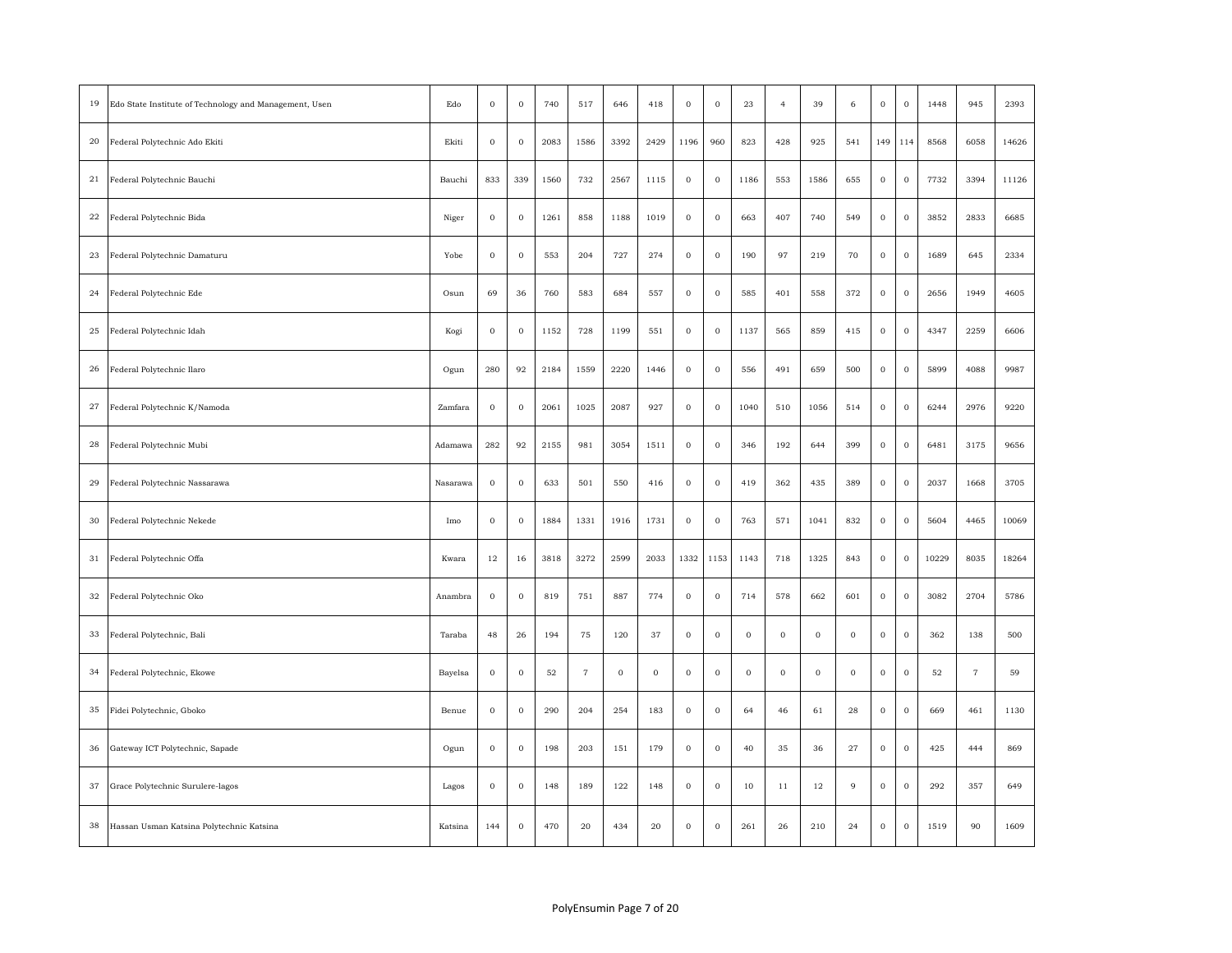| 39 | Heritage Polytechnic, Ikot Udota, Eket   | Akwa Ibom | $\bf{0}$    | $\,$ O      | 349         | 278         | 98          | 80          | $\boldsymbol{0}$ | $\mathbf{0}$ | 164              | 157          | $\mathbf 0$      | $\mathbf 0$ | $\,$ 0 $\,$      | $\,$ 0 $\,$ | 611         | 515         | 1126        |
|----|------------------------------------------|-----------|-------------|-------------|-------------|-------------|-------------|-------------|------------------|--------------|------------------|--------------|------------------|-------------|------------------|-------------|-------------|-------------|-------------|
| 40 | Hussaini Adamu Polytechnic Kazaure       | Jigawa    | $_{\rm LS}$ | $_{\rm LS}$ | $_{\rm LS}$ | $_{\rm LS}$ | $_{\rm LS}$ | $_{\rm LS}$ | $_{\rm LS}$      | $_{\rm LS}$  | $_{\rm LS}$      | $_{\rm LS}$  | ${\rm LS}$       | $_{\rm LS}$ | $_{\rm LS}$      | $_{\rm LS}$ | $_{\rm LS}$ | $_{\rm LS}$ | $_{\rm LS}$ |
| 41 | Igbajo Polytechnic, Igbajo               | Osun      | $\mathbf 0$ | $\mathbf 0$ | 156         | 141         | 125         | 115         | $\mathbf 0$      | $\mathbf{O}$ | $\bf{0}$         | $\mathbf{0}$ | $\mathbf{0}$     | $\mathbf 0$ | $\mathbf 0$      | $\mathbf 0$ | 281         | 256         | 537         |
| 42 | Imo State Polytechnic, Umuagwo, Ohaji    | Imo       | $\,0\,$     | $\bf{0}$    | 340         | 310         | 317         | 310         | $\,0\,$          | $\mathbf 0$  | 84               | $77\,$       | 109              | 94          | $\boldsymbol{0}$ | $\,$ 0 $\,$ | 850         | 791         | 1641        |
| 43 | Institute of Management Technology Enugu | Enugu     | $\,0\,$     | $\mathbf 0$ | 688         | 728         | 606         | 649         | $\bf 0$          | $\mathbf 0$  | 688              | 710          | 724              | 739         | $\,$ 0 $\,$      | $\mathbf 0$ | 2706        | 2826        | 5532        |
| 44 | Interlink Polytechnic, Ijebu-Jesa        | Osun      | $\bf{0}$    | $\bf{0}$    | 99          | 89          | 101         | 79          | $\boldsymbol{0}$ | $\mathbf 0$  | $\mathbf 0$      | $\bf{0}$     | $\mathbf 0$      | $\mathbf 0$ | $\mathbf 0$      | $\mathbf 0$ | 200         | 168         | 368         |
| 45 | Jigawa State Polytechnic, Dutse          | Jigawa    | $\mathbf 0$ | $\mathbf 0$ | 272         | 51          | 198         | 28          | $\mathbf 0$      | $\mathbf{O}$ | 135              | 21           | 97               | 11          | $\mathbf 0$      | $\mathbf 0$ | 702         | 111         | 813         |
| 46 | Kaduna Polytechnic Kaduna                | Kaduna    | $\,$ O      | $\bf{0}$    | 2605        | 1626        | 1779        | 1139        | $\boldsymbol{0}$ | $\mathbf{0}$ | 2305             | 1665         | 1663             | 1006        | $\boldsymbol{0}$ | $\mathbf 0$ | 8352        | 5436        | 13788       |
| 47 | Kano State Polytechnic Kano              | Kano      | 698         | 232         | 1910        | 516         | 2868        | 797         | $\boldsymbol{0}$ | $\mathbf{0}$ | $\boldsymbol{0}$ | $\mathbf 0$  | $\mathbf 0$      | $\bf{0}$    | $\,$ 0 $\,$      | $\mathbf 0$ | 5476        | 1545        | 7021        |
| 48 | Kings Polytechnic, Ubiaja                | Edo       | $\,0\,$     | $\,$ O      | 65          | 28          | 68          | 20          | $\boldsymbol{0}$ | $\mathbf 0$  | $\boldsymbol{0}$ | $\bf{0}$     | $\boldsymbol{0}$ | $\bf{0}$    | $\,$ 0 $\,$      | $\,$ 0 $\,$ | 133         | 48          | 181         |
| 49 | Kogi State Polytechnic Lokoja            | Kogi      | 161         | 199         | 710         | 346         | 582         | 318         | $\,0\,$          | $\mathbf{0}$ | 362              | 257          | 226              | 178         | $\,0\,$          | $\mathbf 0$ | 2041        | 1298        | 3339        |
| 50 | Kwara State Polytechnic Ilorin           | Kwara     | $\,0\,$     | $\bf{0}$    | 507         | 334         | 428         | 381         | $\,0\,$          | $\mathbf 0$  | 423              | 398          | 373              | 323         | $\,0\,$          | $\,$ 0 $\,$ | 1731        | 1436        | 3167        |
| 51 | Lagos City Polytechnic Ikeja             | Lagos     | $\bf{0}$    | $\mathbf 0$ | 258         | 155         | 378         | 247         | $\mathbf{0}$     | $\mathbf{O}$ | 268              | 244          | 294              | 222         | $\mathbf 0$      | $\mathbf 0$ | 1198        | 868         | 2066        |
| 52 | Lagos State Polytechnic Ikorodu          | Lagos     | $\bf{0}$    | $\,$ O      | 2632        | 1779        | 2439        | 1207        | $\bf{0}$         | $\mathbf{O}$ | 1675             | 1014         | 1423             | 995         | $\,$ 0 $\,$      | $\mathbf 0$ | 8169        | 4995        | 13164       |
| 53 | ighthouse Polytchnic, Benin              | Edo       | $_{\rm NS}$ | $_{\rm NS}$ | $_{\rm NS}$ | $_{\rm NS}$ | <b>NS</b>   | $_{\rm NS}$ | $_{\rm NS}$      | $_{\rm NS}$  | <b>NS</b>        | $_{\rm NS}$  | $_{\rm NS}$      | $_{\rm NS}$ | $_{\rm NS}$      | $_{\rm NS}$ | $_{\rm NS}$ | $_{\rm NS}$ | $_{\rm NS}$ |
| 54 | Mai Idris Alooma Polytechnic, Geidam     | Yobe      | $\,$ 0 $\,$ | $\bf{0}$    | 490         | 131         | 486         | 130         | $\boldsymbol{0}$ | $\mathbf 0$  | $\,0\,$          | $\bf{0}$     | $\boldsymbol{0}$ | $\mathbf 0$ | $\,$ O           | $\mathbf 0$ | 976         | 261         | 1237        |
| 55 | Moshood Abiola Polytechnic Abeokuta      | Ogun      | $\bf{0}$    | $\mathbf 0$ | 1006        | 603         | 689         | 565         | $\,0\,$          | $\mathbf 0$  | 444              | 518          | 446              | 551         | $\,$ O           | $\mathbf 0$ | 2585        | 2237        | 4822        |
| 56 | Nasarawa State Polytechnic Lafia         | Nasarawa  | $\,0\,$     | $\bf{0}$    | 1587        | 1390        | 1403        | 944         | $\,0\,$          | $\mathbf 0$  | 58               | $\bf{22}$    | 39               | 17          | $\,0\,$          | $\mathbf 0$ | 3087        | 2373        | 5460        |
| 57 | Niger State Polytechnic, Zungeru         | Niger     | $_{\rm NS}$ | NS          | $_{\rm NS}$ | NS          | $_{\rm NS}$ | $_{\rm NS}$ | $_{\rm NS}$      | $_{\rm NS}$  | $_{\rm NS}$      | $_{\rm NS}$  | $_{\rm NS}$      | $_{\rm NS}$ | $_{\rm NS}$      | $_{\rm NS}$ | $_{\rm NS}$ | $_{\rm NS}$ | $_{\rm NS}$ |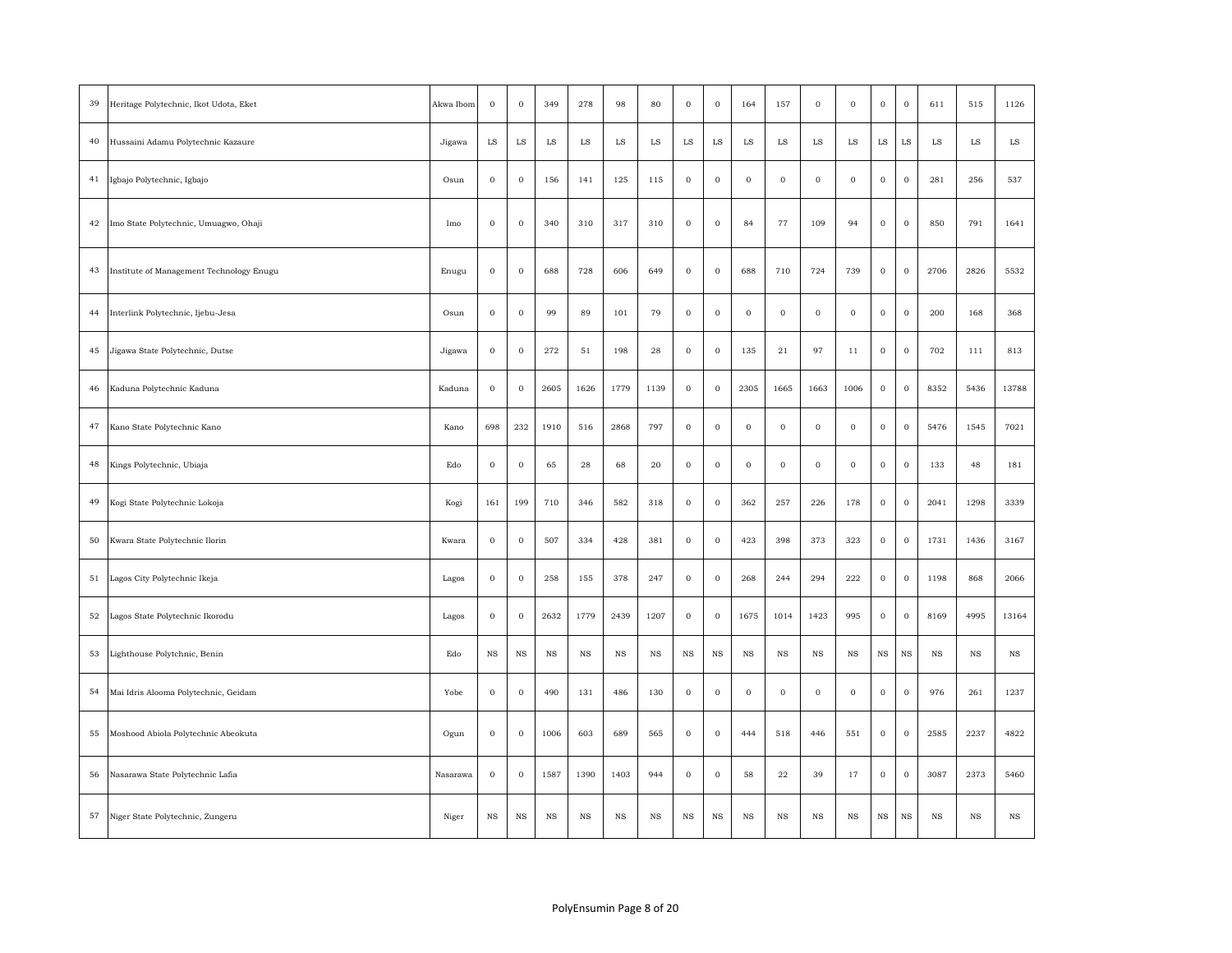| 58 | Nuhu Bamali Polytechnic Zaria                          | Kaduna  | 30          | 17               | 1408        | 872         | 1086        | 696         | $\mathbf 0$ | $\boldsymbol{0}$ | 1100        | 905               | 1023        | 881         | $\,0\,$      | $\bf 0$     | 4647        | 3371        | 8018        |
|----|--------------------------------------------------------|---------|-------------|------------------|-------------|-------------|-------------|-------------|-------------|------------------|-------------|-------------------|-------------|-------------|--------------|-------------|-------------|-------------|-------------|
| 59 | Ogun State Institute of Technology, Igbesa             | Ogun    | $\mathbf 0$ | $\bf{0}$         | 268         | 177         | 192         | 145         | $\mathbf 0$ | $\mathbf 0$      | 77          | 45                | 63          | 34          | $\,$ 0 $\,$  | $\mathbf 0$ | 600         | 401         | 1001        |
| 60 | Osun State College of Tech. Esa-Oke                    | Osun    | $\,$ O      | $\,$ O           | 393         | 208         | 300         | 134         | $\bf{0}$    | $\,0\,$          | 584         | 262               | 601         | 291         | $\,$ 0 $\,$  | $\,$ O      | 1878        | 895         | 2773        |
| 61 | Osun State Polytechnic Iree                            | Osun    | $\bf{0}$    | $\mathbf 0$      | 697         | 558         | 563         | 525         | $\mathbf 0$ | $\mathbf 0$      | 809         | 706               | 854         | 782         | $\,$ 0 $\,$  | $\mathbf 0$ | 2923        | 2571        | 5494        |
| 62 | Our Saviour Institute of Technology Emene-Enugu        | Enugu   | $\,$ 0      | $\boldsymbol{0}$ | 120         | 206         | 115         | 196         | $\bf{0}$    | $\,$ 0 $\,$      | 99          | 176               | 98          | 192         | $\,0\,$      | $\,$ 0      | 432         | 770         | 1202        |
| 63 | Petroleum Training Institute, Effuru                   | Delta   | $_{\rm NS}$ | $_{\rm NS}$      | $_{\rm NS}$ | $_{\rm NS}$ | $_{\rm NS}$ | $_{\rm NS}$ | $_{\rm NS}$ | $_{\rm NS}$      | $_{\rm NS}$ | $_{\rm NS}$       | $_{\rm NS}$ | $_{\rm NS}$ | $_{\rm NS}$  | $_{\rm NS}$ | $_{\rm NS}$ | $_{\rm NS}$ | $_{\rm NS}$ |
| 64 | Plateau State Polytechnic B/Ladi                       | Plateau | $\bf 0$     | $\bf{0}$         | 835         | 514         | 691         | 473         | $\mathbf 0$ | $\boldsymbol{0}$ | 345         | 265               | 366         | 296         | $\,0\,$      | $\bf 0$     | 2237        | 1548        | 3785        |
| 65 | Ramat Polytechnic Maiduguri                            | Borno   | 223         | 159              | 183         | 162         | 180         | 173         | $\mathbf 0$ | $\mathbf 0$      | 202         | 95                | 179         | 109         | $\mathbf{0}$ | $\mathbf 0$ | 967         | 698         | 1665        |
| 66 | Rivers State College of Arts and Science Port Harcourt | Rivers  | $\,$ 0 $\,$ | $\,$ 0 $\,$      | 131         | 160         | 113         | 141         | $\,$ O      | $\,$ 0 $\,$      | $\bf8$      | $\scriptstyle{7}$ | $_{\rm 3}$  | $\mathbf 5$ | $\mathbf 0$  | $\,$ 0 $\,$ | 255         | 313         | 568         |
| 67 | Rivers State Polytechnic Bori                          | Rivers  | 356         | 224              | 502         | 364         | 510         | 358         | $\,0\,$     | $\,0\,$          | 423         | 341               | 467         | 310         | $\,$ 0 $\,$  | $\,$ 0 $\,$ | 2258        | 1597        | 3855        |
| 68 | Ronik Polytechnic Lagos                                | Lagos   | $\bf{0}$    | $\,$ O           | 78          | 72          | 76          | 84          | $\mathbf 0$ | $\mathbf 0$      | 12          | 20                | 17          | 18          | $\,0\,$      | $\,$ O      | 183         | 194         | 377         |
| 69 | Rufus Giwa Polytechnic Owo                             | Ondo    | $\mathbf 0$ | $\bf{0}$         | 1190        | 784         | 1198        | 827         | $\bf{0}$    | $\boldsymbol{0}$ | 611         | 485               | 1209        | 1007        | $\,$ 0 $\,$  | $\mathbf 0$ | 4208        | 3103        | 7311        |
| 70 | Sokoto State Polytechnic Sokoto                        | Sokoto  | 182         | 71               | 531         | 171         | 491         | 136         | $\,0\,$     | $\,0\,$          | 417         | 178               | 460         | 162         | $\,$ O       | $\,$ 0 $\,$ | 2081        | 718         | 2799        |
| 71 | Taraba State Polytechnic Jalingo                       | Taraba  | 559         | 313              | 534         | 310         | 521         | 306         | $\,0\,$     | $\,0\,$          | 534         | 310               | 521         | 306         | $\,$ 0 $\,$  | $\,$ 0 $\,$ | 2669        | 1545        | 4214        |
| 72 | Templegate Polytechnic, Aba                            | Abia    | $\,$ O      | $\,$ O           | 178         | 78          | 113         | 139         | $\,0\,$     | $\boldsymbol{0}$ | 63          | 37                | 72          | $\bf 28$    | $\,$ O       | $\,$ O      | 426         | 282         | 708         |
| 73 | The Ibadan Polytechnic Ibadan                          | Oyo     | $\,0\,$     | $\mathbf 0$      | 2244        | 1368        | 2337        | 1717        | $\,$ O      | $\,$ O           | 818         | 525               | 1027        | 697         | $\,$ 0 $\,$  | $\,$ O      | 6426        | 4307        | 10733       |
| 74 | The Polytechnic, Ile-Ife                               | Osun    | $\,$ O      | $\,$ O           | 101         | 51          | 97          | 58          | $\,0\,$     | $\,$ 0 $\,$      | 57          | 39                | 61          | 45          | $\,$ 0 $\,$  | $\,$ 0 $\,$ | 316         | 193         | 509         |
| 75 | Tower Polytechnic, Ibadan                              | Oyo     | $\bf{0}$    | $\bf{0}$         | 79          | 24          | 25          | 14          | $\bf{0}$    | $\mathbf 0$      | $\mathbf 0$ | $\bf{0}$          | $\bf 0$     | $\mathbf 0$ | $\mathbf 0$  | $\bf{0}$    | 104         | 38          | 142         |
| 76 | Waziri Umaru Polytechnic B/Kebbi                       | Kebbi   | $\bf{0}$    | $\bf{0}$         | 1172        | 269         | 762         | 211         | $\mathbf 0$ | $\mathbf{0}$     | 413         | 126               | 387         | 103         | $\mathbf 0$  | $\bf{0}$    | 2734        | 709         | 3443        |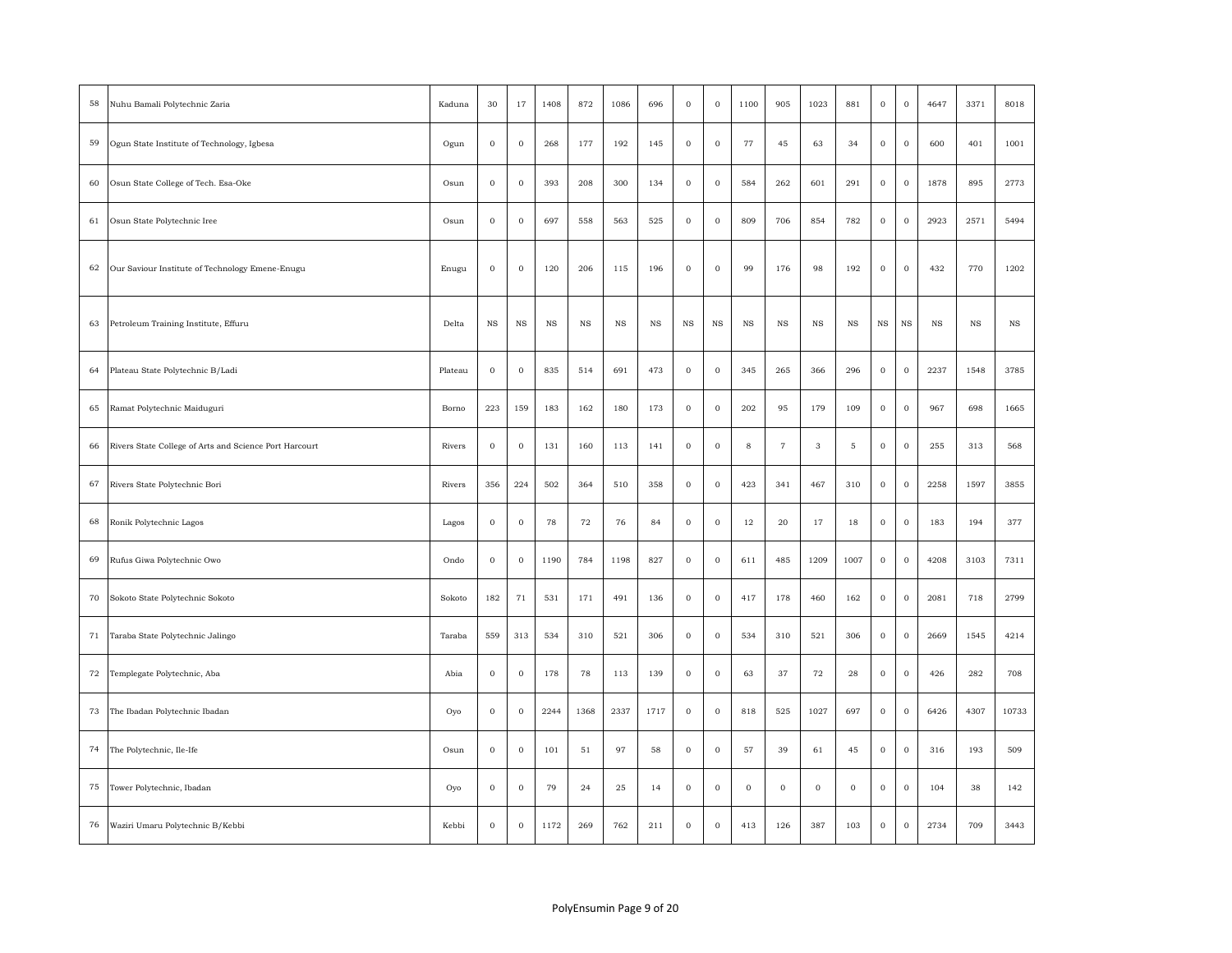| 77 | Wolex Polytechnic Iwo                            | Osun    | $\mathbf{0}$ | $\overline{0}$ | 60   | 45   | 58                                                                        | 39            | $\Omega$ | $\overline{0}$ | $\mathbf{0}$ |      |      | $\mathbf{0}$ | $\overline{0}$ | $\mathbf{0}$ | 118   | 84   | 202                                      |
|----|--------------------------------------------------|---------|--------------|----------------|------|------|---------------------------------------------------------------------------|---------------|----------|----------------|--------------|------|------|--------------|----------------|--------------|-------|------|------------------------------------------|
| 78 | Yaba College of Technology Yaba                  | Lagos   | $\Omega$     | $\overline{0}$ | 3275 | 2583 | 3005                                                                      | 2316          | 888      | 694            | 1334         | 1000 | 1300 | 865          |                | 328 301      | 10130 | 7759 | 17889                                    |
| 79 | Zamfara State College of Arts and Science, Gusau | Zamfara | $\Omega$     | $\Omega$       | 27   | - 3  | 25                                                                        | $\mathcal{D}$ |          | $\Omega$       | $\Omega$     |      |      |              | $\overline{0}$ | $\mathbf{0}$ | 52    | 8    | 60                                       |
|    | Total                                            |         |              |                |      |      | 4089   1941   61124   39684   59526   37777   4432   3519   29184   20253 |               |          |                |              |      |      |              |                |              |       |      | 29349 20326 477 415 188181 123915 312096 |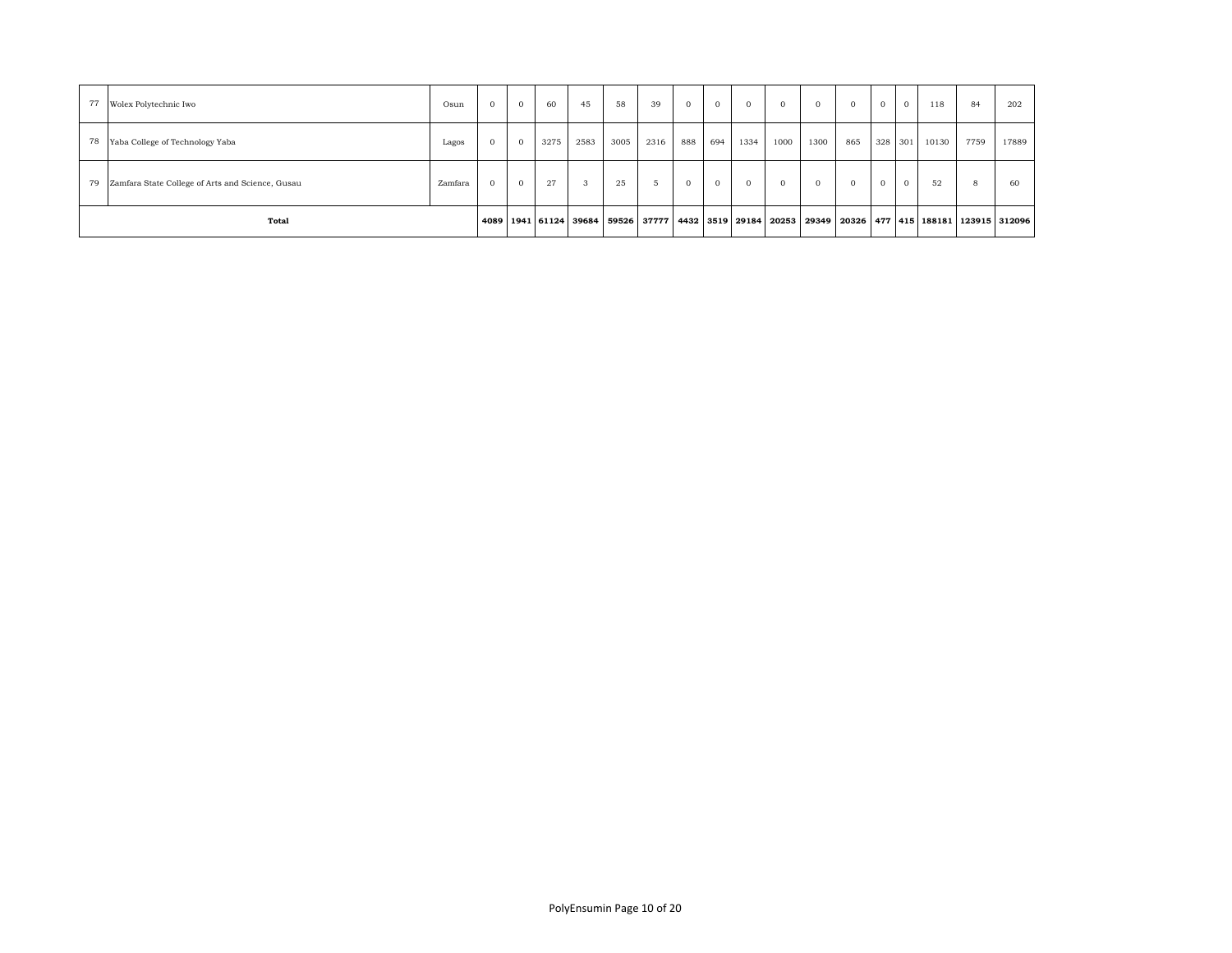## **POLYTECHNIC ENROLMENT SUMMARY BY INSTITUTIONS: 2013/2014**

|                |                                                        |                  |             | Pre-ND      |        | ND 1        | ND <sub>2</sub> |              |             | ND <sub>3</sub> |             | HND 1       | HND 2       |                | HND 3        |             |             | Total        |                                 |
|----------------|--------------------------------------------------------|------------------|-------------|-------------|--------|-------------|-----------------|--------------|-------------|-----------------|-------------|-------------|-------------|----------------|--------------|-------------|-------------|--------------|---------------------------------|
| S/No           | Inext toxicon                                          | <b>Locatizon</b> | M           | $\mathbf F$ | $\,$ M | $\mathbf F$ | $\,$ M          | $\mathbf{F}$ | M           | $\mathbf F$     | $\mathbf M$ | $\mathbf F$ | $\,$ M      | $\mathbf{F}$   | $\,$ M       | $\mathbf F$ | $\mathbf M$ | $\mathbf{F}$ | $\ensuremath{\text{MF}}\xspace$ |
| $\,1\,$        | Abdu Gusau Polytechnic Talata Mafara                   | Zamfara          | $\mathbb O$ | $\mathbb O$ | 492    | 147         | 509             | 141          | $\mathbb O$ | $\circ$         | 287         | $7\,1$      | 296         | 68             | $\circ$      | $\mathbb O$ | 1584        | 427          | 2011                            |
| $\sqrt{2}$     | Abia State Polytechnic Aba                             | Abia             | $\mathbb O$ | $\mathbb O$ | 148    | 201         | 92              | 168          | $\mathbb O$ | $\mathbb O$     | 160         | 290         | 163         | 298            | $\circ$      | $\mathbb O$ | 563         | 957          | 1520                            |
| $_{3}$         | Abraham Adesanya Polytechnic, Ijebu Igbo               | Ogun             | $\mathbb O$ | $\mathbb O$ | 275    | 266         | 216             | 223          | $\mathbb O$ | $\mathbb O$     | 29          | 42          | 34          | $4\,6$         | $\circ$      | $\mathbb O$ | 554         | 577          | 1131                            |
| $\sqrt{4}$     | Abubakar Tatari Ali Polytechnic Bauchi                 | Bauchi           | $\mathbb O$ | $\mathbb O$ | 1984   | 363         | 1199            | 300          | $\mathbb O$ | $\mathbb O$     | $\circ$     | $\mathbb O$ | $\mathbb O$ | $\mathbb O$    | $\mathbb O$  | $\mathbb O$ | 3183        | 663          | 3846                            |
| $\mathsf S$    | Adamawa State Polytechnic Yola                         | Adamawa          | 115         | 42          | 372    | 119         | 322             | 99           | $\mathbb O$ | $\mathbb O$     | 15          | $12$        | $10$        | $\mathfrak{g}$ | $\circ$      | $\mathbb O$ | 834         | 281          | 1115                            |
| $\epsilon$     | Akanu Ibiam Federal Polytechnic Unwana, Afikpo         | Ebonyi           | $4\,8$      | 53          | 709    | 429         | 650             | 339          | $\mathbf 0$ | $\mathbf 0$     | 613         | 327         | 569         | 288            | $\mathsf{O}$ | $\mathbb O$ | 2589        | 1436         | 4025                            |
| $\overline{7}$ | Akwa Ibom State College of Arts and Science, Nung Ukim | Akwa Ibom        | $\mathbb O$ | $\mathbb O$ | 112    | 109         | 75              | $7\,1$       | $\mathbb O$ | $\mathbb O$     | $\mathbb O$ | $\mathbb O$ | $\circ$     | $\circ$        | $\circ$      | $\circ$     | 187         | 180          | 367                             |
| $_{\rm 8}$     | Akwa Ibom State Polytechnic Ikot Osurua                | Akwa Ibom        | 38          | 30          | 1007   | 717         | 542             | 422          | $\mathbb O$ | $\circ$         | 230         | 438         | 248         | 367            | $\circ$      | $\mathbb O$ | 2065        | 1974         | 4039                            |
| $\,$ $\,$ $\,$ | Allover Central Polytechnic Otta                       | Ogun             | $\mathbb O$ | $\mathbb O$ | 72     | 60          | 85              | 58           | $\mathbb O$ | $\,0\,$         | $4\,1$      | 36          | 50          | $4\,7$         | $\circ$      | $\mathbb O$ | 248         | 201          | 449                             |
| $1\,0$         | Auchi Polytechnic Auchi                                | Edo              | $\mathbb O$ | $\mathbb O$ | 3965   | 3121        | 2831            | 2112         | $\mathbb O$ | $\circ$         | 1686        | 1630        | 2203        | 1785           | $\circ$      | $\mathbb O$ | 10685       | 8648         | 19333                           |
| $11\,$         | Bayelsa State College of Arts and Science, Elebele     | Bayelsa          | $\mathbb O$ | $\mathbb O$ | 14     | 8           | $\mathbb O$     | $\mathbb O$  | $\mathbb O$ | $\circ$         | $\mathbb O$ | $\circ$     | $\mathbb O$ | $\mathbb O$    | $\mathbb O$  | $\mathbb O$ | 14          | $\,$ 8       | 22                              |
| $12\,$         | Benue State Polytechnic Ugbokolo                       | Benue            | 145         | 54          | 859    | 437         | 601             | 263          | $\mathbb O$ | $\circ$         | 423         | 222         | 368         | 172            | $\circ$      | $\circ$     | 2396        | 1148         | 3544                            |
| $1\,3$         | Covenant Polytechnic, Aba                              | Abia             | $\mathbb O$ | $\mathbb O$ | 117    | 73          | 109             | 73           | $\mathbb O$ | $\,0\,$         | $1\,2$      | 6           | $1\,4$      | $\,9$          | $\circ$      | $\mathbb O$ | 252         | $1\,61$      | 413                             |
| $1\,4$         | Crown Polytechnic, Ado-Ekiti                           | Ekiti            | $\mathbb O$ | $\mathbb O$ | 249    | 206         | 207             | 187          | $\mathbb O$ | $\mathbb O$     | 97          | 98          | 108         | 77             | $\mathbb O$  | $\mathbb O$ | 661         | 568          | 1229                            |
| $15\,$         | D.S. Adegbenro ICT Polytechnic, Itori-Ewekoro,         | Ogun             | $\mathbb O$ | $\mathbb O$ | 175    | 133         | 105             | 55           | $\mathbb O$ | $\,0\,$         | $\mathbb O$ | $\,0\,$     | $\circ$     | $\mathbb O$    | $\mathbb O$  | $\mathbb O$ | 280         | 188          | 468                             |
| $1\,6$         | Delta State Polytechnic Ogwashukwu                     | Delta            | $\mathbb O$ | $\mathbb O$ | 542    | 355         | 447             | 280          | $\mathbb O$ | $\mathbb O$     | 471         | 346         | 428         | 304            | $\mathbb O$  | $\mathbb O$ | 1888        | 1285         | 3173                            |
| $17\,$         | Delta State Polytechnic Otefe                          | Delta            | $\mathbb O$ | $\mathbb O$ | 382    | 293         | 334             | 223          | $\mathbb O$ | $\mathbb O$     | 373         | 208         | 317         | 241            | $\mathbb O$  | $\mathbb O$ | 1406        | 965          | 2371                            |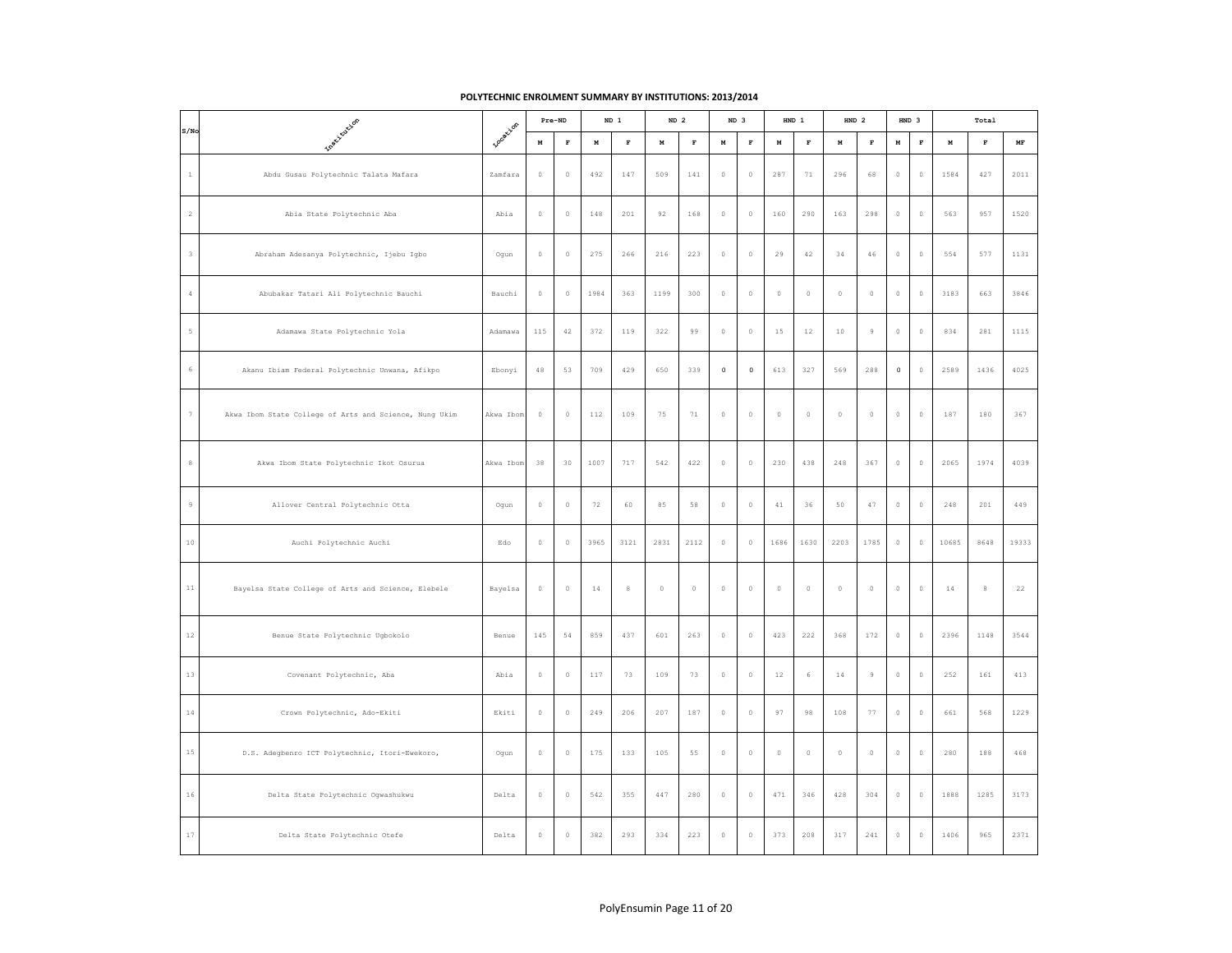| $1\,8$      | Delta State Polytechnic Ozoro                          | Delta        | $\mathbb O$ | $\,0\,$                | 667         | 531                    | 644                    | 524         | $\,0\,$                | $\mathbb O$ | 314                    | 257         | 306         | 248            | $\mathbb O$            | $\mathbb O$ | 1931                   | 1560        | 3491                   |
|-------------|--------------------------------------------------------|--------------|-------------|------------------------|-------------|------------------------|------------------------|-------------|------------------------|-------------|------------------------|-------------|-------------|----------------|------------------------|-------------|------------------------|-------------|------------------------|
| $1\,9$      | Dorben Polytechnic, Abuja                              | $_{\rm FCT}$ | $1\,3$      | $\,9$                  | 221         | 177                    | $2\sqrt{11}$           | 174         | $\,$ 0                 | $\mathbb O$ | 90                     | $7\,1$      | 83          | 70             | $\circ$                | $\,$ 0      | 618                    | 501         | 1119                   |
| 20          | Edo State Institute of Technology and Management, Usen | Edo          | $\circ$     | $\theta$               | 373         | 219                    | 731                    | 410         | $\circ$                | $\mathbb O$ | $\circ$                | $\theta$    | 23          | $\overline{4}$ | $\circ$                | $\circ$     | 1127                   | 633         | 1760                   |
| $2\sqrt{1}$ | Federal Polytechnic Ado Ekiti                          | Ekiti        | $\mathbb O$ | $\mathbb O$            | 2948        | 2027                   | 3970                   | 2770        | 1196                   | 960         | 1393                   | 732         | 1499        | 679            | 149                    | 114         | 11155                  | 7282        | 18437                  |
| $2\sqrt{2}$ | Federal Polytechnic Bauchi                             | Bauchi       | $_{\rm LS}$ | $_{\rm LS}$            | $_{\rm LS}$ | LS                     | $_{\rm LS}$            | $_{\rm LS}$ | $\mathbb{L}\mathbb{S}$ | $_{\rm LS}$ | $_{\rm LS}$            | $_{\rm LS}$ | $_{\rm LS}$ | $_{\rm LS}$    | $\mathbb{L}\mathbb{S}$ | $_{\rm LS}$ | $_{\rm LS}$            | LS          | $_{\rm LS}$            |
| $23\,$      | Federal Polytechnic Bida                               | Niger        | 19          | $\epsilon$             | 1590        | 844                    | 1337                   | 765         | $\mathbb O$            | $\theta$    | 1214                   | 504         | 1223        | 604            | $\mathbb O$            | $\,0\,$     | 5383                   | 2723        | 8106                   |
| $2\,4\,$    | Federal Polytechnic Damaturu                           | Yobe         | $\,$ 0      | $\mathbb O$            | 399         | 117                    | 458                    | 158         | $\,0\,$                | $\mathbb O$ | $\mathbb O$            | $\mathbb O$ | $\mathbb O$ | $\mathbb O$    | $\mathbb O$            | $\mathbb O$ | 857                    | 275         | 1132                   |
| 25          | Federal Polytechnic Ede                                | Osun         | $_{\rm LS}$ | $_{\rm LS}$            | $_{\rm LS}$ | $_{\rm LS}$            | $_{\rm LS}$            | $_{\rm LS}$ | $_{\rm LS}$            | $_{\rm LS}$ | $_{\rm LS}$            | $_{\rm LS}$ | $_{\rm LS}$ | $_{\rm LS}$    | $\mathbb{L}\mathbb{S}$ | $_{\rm LS}$ | $_{\rm LS}$            | LS          | LS                     |
| $2\sqrt{6}$ | Federal Polytechnic Idah                               | Kogi         | $\circ$     | $\theta$               | 1323        | 633                    | 1151                   | 597         | $\,$ 0 $\,$            | $\theta$    | 991                    | 448         | 1055        | 518            | $\mathbb O$            | $\,0\,$     | 4520                   | 2196        | 6716                   |
| $^{\rm 27}$ | Federal Polytechnic Ilaro                              | Ogun         | $\mathbb O$ | $\mathbb O$            | 1601        | 1429                   | 1343                   | 1140        | $\,0\,$                | $\mathbb O$ | 522                    | 471         | 550         | 479            | $\mathbb O$            | $\mathbb O$ | 4016                   | 3519        | 7535                   |
| $2\,8$      | Federal Polytechnic K/Namoda                           | Zamfara      | $\circ$     | $\circ$                | 724         | 328                    | 793                    | 320         | 37                     | $\tau$      | 452                    | 232         | 451         | 239            | $1\,8$                 | $11\,$      | 2475                   | 1137        | 3612                   |
| 29          | Federal Polytechnic Nassarawa                          | Nasarawa     | $\,0\,$     | $\theta$               | 2058        | 1500                   | 2056                   | 1436        | $\,$ 0 $\,$            | $\mathbb O$ | 1250                   | 834         | 1076        | 1036           | $\mathbb O$            | $\,0\,$     | 6440                   | 4806        | 11246                  |
| $30\,$      | Federal Polytechnic Nekede                             | Imo          | $\,$ 0      | $\,0\,$                | 1885        | 1727                   | 1848                   | 1463        | $\,0\,$                | $\mathbb O$ | 823                    | 818         | 837         | 721            | $\mathbb O$            | $\mathbb O$ | 5393                   | 4729        | 10122                  |
| $3\sqrt{1}$ | Federal Polytechnic Offa                               | Kwara        | $\circ$     | $\circ$                | 2508        | 1865                   | 3455                   | 2951        | 748                    | 632         | 991                    | 742         | 832         | 530            | $\mathbb O$            | $\,$ 0      | 8534                   | 6720        | 15254                  |
| 32          | Federal Polytechnic Oko                                | Anambra      | $\circ$     | $\theta$               | 731         | 686                    | 809                    | 762         | $\mathbb O$            | $\mathbb O$ | 678                    | 535         | 687         | 584            | $\circ$                | $\circ$     | 2905                   | 2567        | 5472                   |
| $_{33}$     | Federal Polytechnic, Bali                              | Taraba       | $\mathbb O$ | $\mathbb O$            | 273         | 94                     | 153                    | 39          | $\mathbb O$            | $\mathbb O$ | $\circ$                | $\mathbb O$ | $\mathbb O$ | $\mathbb O$    | $\mathbb O$            | $\mathbb O$ | 426                    | 133         | 559                    |
| 34          | Federal Polytechnic, Ekowe                             | Bayelsa      | $\mathbb O$ | $\mathbb O$            | 19          | $\overline{4}$         | 52                     | $\sqrt{2}$  | $\,$ 0                 | $\mathbb O$ | $\circ$                | $\mathbb O$ | $\mathbb O$ | $\mathbb O$    | $\mathbb O$            | $\,$ 0      | 71                     | 6           | 77                     |
| 35          | Federal Polytechnic, Mubi                              | Adamawa      | ${\rm LS}$  | $\mathbb{L}\mathbb{S}$ | $_{\rm LS}$ | $\mathbb{L}\mathbb{S}$ | $\mathbb{L}\mathbb{S}$ | ${\rm LS}$  | ${\rm LS}$             | LS          | $\mathbb{L}\mathbb{S}$ | $_{\rm LS}$ | $_{\rm LS}$ | $\mathtt{LS}$  | $\mathbb{L}\mathbb{S}$ | $_{\rm LS}$ | $\mathbb{L}\mathbb{S}$ | $_{\rm LS}$ | $\mathbb{L}\mathbb{S}$ |
| $36\,$      | Fidei Polytechnic, Gboko                               | Benue        | $\,$ 0 $\,$ | $\mathbb O$            | 333         | 198                    | 322                    | 215         | $\mathbb O$            | $\mathbb O$ | 76                     | 62          | 73          | $4\,1$         | $\mathbb O$            | $\mathbb O$ | 804                    | 516         | 1320                   |
| $3\,7$      | Gateway ICT Polytechnic, Sapade                        | Ogun         | $\,0\,$     | $\circ$                | 243         | 329                    | 258                    | 306         | $\,$ 0                 | $\mathbb O$ | 90                     | 63          | 89          | 55             | $\mathbb O$            | $\,$ 0      | 680                    | 753         | 1433                   |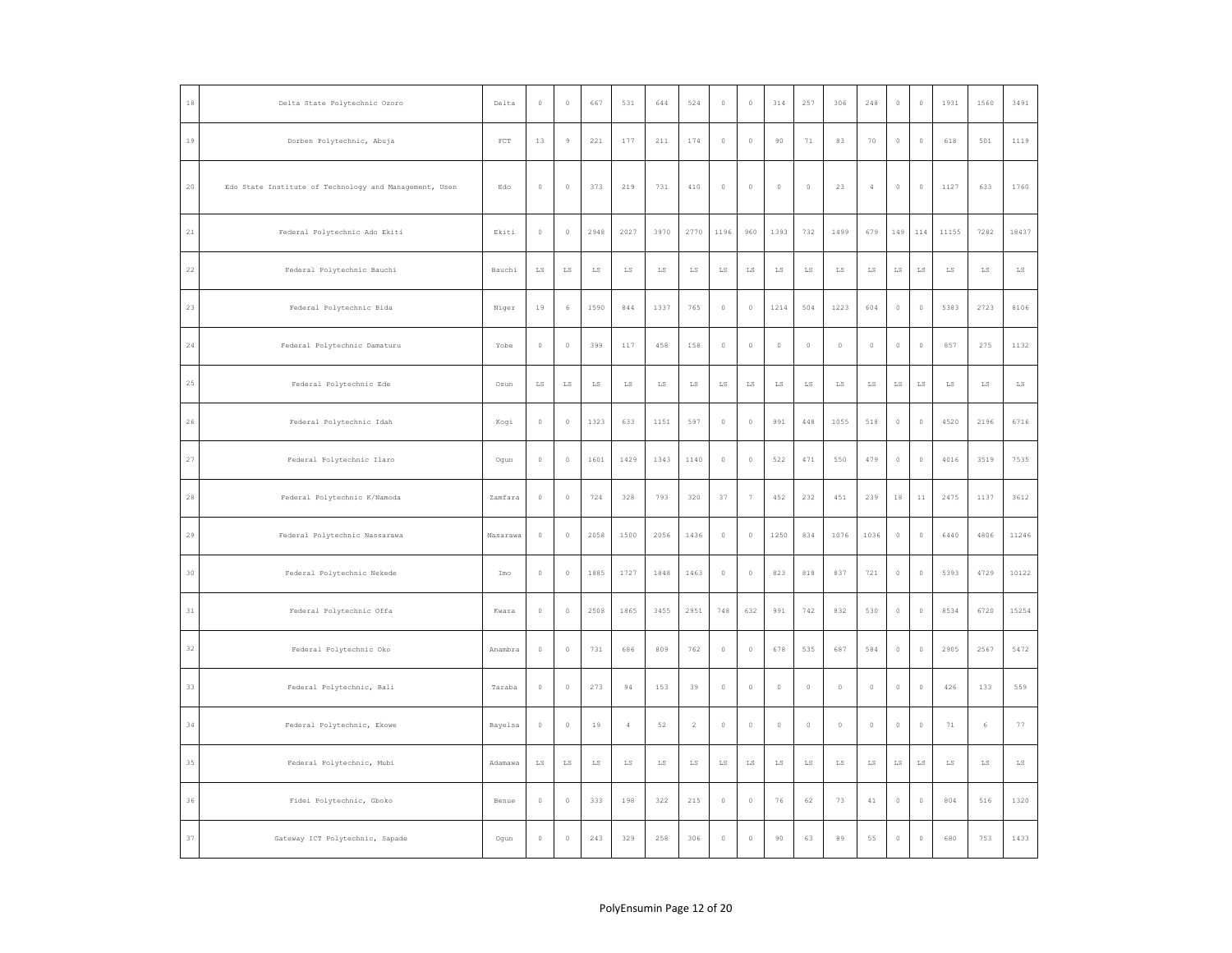| $3\,8$      | Grace Polytechnic Surulere-lagos         | Lagos     | $\mathbb O$            | $\circ$                | 155         | 191           | 144                    | 189                    | $\mathbb O$ | $\circ$     | $1\,2$      | $\circ$     | $\overline{4}$ | $\overline{\mathbf{3}}$ | $\circ$                | $\circ$     | 315         | 392         | 707                    |
|-------------|------------------------------------------|-----------|------------------------|------------------------|-------------|---------------|------------------------|------------------------|-------------|-------------|-------------|-------------|----------------|-------------------------|------------------------|-------------|-------------|-------------|------------------------|
| 39          | Hassan Usman Katsina Polytechnic Katsina | Katsina   | 607                    | 85                     | 1204        | 253           | 996                    | 177                    | $\circ$     | $\mathbb O$ | 372         | 43          | 330            | 49                      | $\circ$                | $\mathbb O$ | 3509        | 607         | 4116                   |
| $4\,0$      | Heritage Polytechnic, Ikot Udota, Eket   | Akwa Ibom | $\,0\,$                | $\mathbb O$            | 323         | 369           | 349                    | 278                    | $\,$ 0      | $\mathbb O$ | 232         | 269         | 189            | 187                     | $\mathbb O$            | $\mathbb O$ | 1093        | 1103        | 2196                   |
| $4\,1$      | Hussaini Adamu Polytechnic Kazaure       | Jigawa    | $\mathbb O$            | $\mathbb O$            | 313         | 79            | 133                    | $12\,$                 | $\,$ 0      | $\mathbb O$ | 60          | $1\,4$      | 98             | $1\,8$                  | $\mathbb O$            | $\mathbb O$ | 604         | 123         | 727                    |
| $4\sqrt{2}$ | Igbajo Polytechnic, Igbajo               | Osun      | $\mathbb O$            | $\circ$                | 126         | 146           | 139                    | 142                    | $\,$ 0      | $\mathbb O$ | $\tau$      | 3           | $\circ$        | $\mathbb O$             | $\circ$                | $\,0\,$     | 272         | 291         | 563                    |
| $4\,3$      | Imo State Polytechnic, Umuagwo, Ohaji    | Imo       | $\,0\,$                | $\mathbb O$            | 434         | 384           | 401                    | 465                    | $\,$ 0      | $\mathbb O$ | 295         | 268         | 298            | 278                     | $\mathbb O$            | $\mathbb O$ | 1428        | 1395        | 2823                   |
| $4\,4$      | Institute of Management Technology Enugu | Enugu     | $\mathbb O$            | $\mathbb O$            | 773         | 640           | 533                    | 643                    | $\,0\,$     | $\mathbb O$ | 684         | 700         | 643            | 585                     | $\circ$                | $\mathbb O$ | 2633        | 2568        | 5201                   |
| $4\,5$      | Interlink Polytechnic, Ijebu-Jesa        | Osun      | $\mathbb O$            | $\mathbb O$            | $110$       | 90            | 99                     | 89                     | $\,$ 0      | $\mathbb O$ | $\mathbb O$ | $\mathbb O$ | $\mathbb O$    | $\mathbb O$             | $\mathbb O$            | $\mathbb O$ | 209         | 179         | 388                    |
| $4\,6$      | Jigawa State Polytechnic, Dutse          | Jigawa    | $\mathbb O$            | $\mathbb O$            | 353         | 51            | 289                    | $4\,4$                 | $\mathbb O$ | $\mathbb O$ | 155         | 21          | 147            | 24                      | $\circ$                | $\mathbb O$ | 944         | 140         | 1084                   |
| $4\,7$      | Kaduna Polytechnic, Kaduna               | Kaduna    | $\mathbb{L}\mathbb{S}$ | $\mathbb{L}\mathbb{S}$ | $_{\rm LS}$ | $\mathtt{LS}$ | $\mathbb{L}\mathbb{S}$ | $\mathbb{L}\mathbb{S}$ | $_{\rm LS}$ | $_{\rm LS}$ | $_{\rm LS}$ | $_{\rm LS}$ | $_{\rm LS}$    | $_{\rm LS}$             | $\mathbb{L}\mathbb{S}$ | $_{\rm LS}$ | LS          | $_{\rm LS}$ | $\mathbb{L}\mathbb{S}$ |
| $4\,8$      | Kano State Polytechnic Kano              | Kano      | 500                    | 205                    | 1679        | 565           | 1926                   | 566                    | $\,$ 0      | $\mathbb O$ | 859         | 245         | 1467           | 391                     | $\mathbb O$            | $\mathbb O$ | 6431        | 1972        | 8403                   |
| $4\,9$      | Kings Polytechnic, Ubiaja                | Edo       | $\mathbb O$            | $\mathbb O$            | 70          | 34            | 68                     | 20                     | $\,$ 0      | $\mathbb O$ | $\mathbb O$ | $\mathbb O$ | $\mathbb O$    | $\mathbb O$             | $\mathbb O$            | $\mathbb O$ | 138         | 54          | 192                    |
| 50          | Kogi State Polytechnic Lokoja            | Kogi      | 219                    | 182                    | 595         | 517           | 630                    | 390                    | $\,$ 0      | $\mathbb O$ | 394         | 315         | 414            | 297                     | $\mathbb O$            | $\mathbb O$ | 2252        | 1701        | 3953                   |
| 51          | Kwara State Polytechnic Ilorin           | Kwara     | $8\,4$                 | 75                     | 491         | 376           | 370                    | $3\,1\,1$              | $\,$ 0      | $\mathbb O$ | 454         | 412         | 384            | 333                     | $\circ$                | $\,0\,$     | 1783        | 1507        | 3290                   |
| 52          | Lagos City Polytechnic Ikeja             | Lagos     | $\,0\,$                | $\mathbb O$            | 251         | 159           | 184                    | 167                    | $\,$ 0      | $\mathbb O$ | 139         | 107         | 278            | 245                     | $\circ$                | $\,0\,$     | 852         | 678         | 1530                   |
| 53          | Lagos State Polytechnic Ikorodu          | Lagos     | $\mathbb O$            | $\circ$                | 2868        | 1892          | 2104                   | 1629                   | $\,$ 0      | $\mathbb O$ | 1867        | 1133        | 1389           | 961                     | $\mathbb O$            | $\mathbb O$ | 8228        | 5615        | 13843                  |
| 54          | Lighthouse Polytchnic, Benin             | Edo       | $_{\rm NS}$            | $_{\rm NS}$            | $_{\rm NS}$ | $_{\rm NS}$   | $_{\rm NS}$            | $_{\rm NS}$            | $_{\rm NS}$ | $_{\rm NS}$ | $_{\rm NS}$ | $_{\rm NS}$ | $_{\rm NS}$    | $_{\rm NS}$             | $_{\rm NS}$            | $_{\rm NS}$ | $_{\rm NS}$ | $_{\rm NS}$ | $_{\rm NS}$            |
| 55          | Mai Idris Alooma Polytechnic, Geidam     | Yobe      | $\mathbb O$            | $\mathbb O$            | 398         | 119           | 367                    | 127                    | $\,$ 0      | $\mathbb O$ | $\mathbb O$ | $\mathbb O$ | $\mathbb O$    | $\mathbb O$             | $\mathbb O$            | $\,0\,$     | 765         | 246         | 1011                   |
| $5\,6$      | Moshood Abiola Polytechnic Abeokuta      | Ogun      | $\mathbb O$            | $\mathbb O$            | 1156        | 863           | 975                    | 588                    | $\,0\,$     | $\mathbb O$ | 450         | 461         | 387            | 408                     | $\mathbb O$            | $\mathbb O$ | 2968        | 2320        | 5288                   |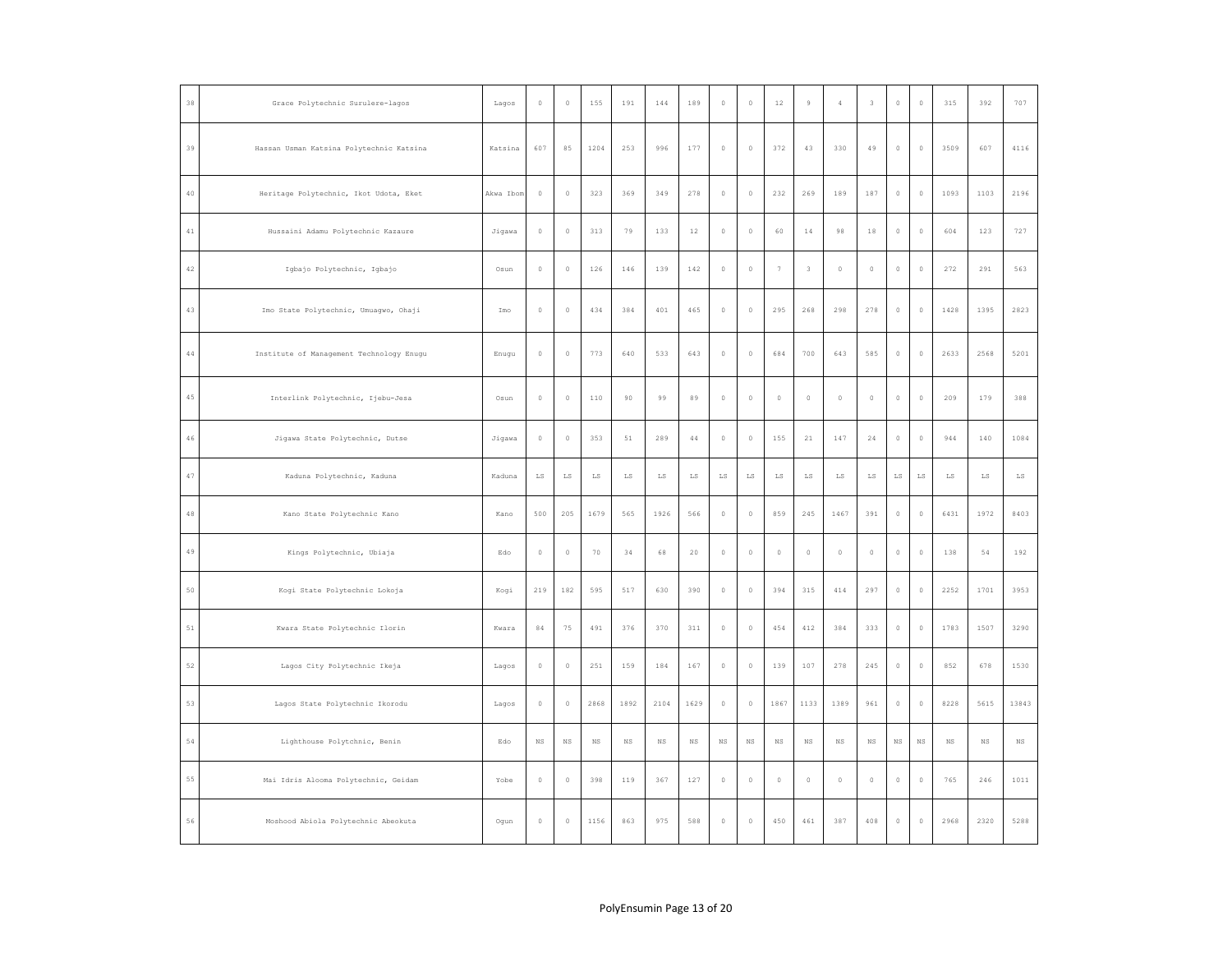| 57            | Nasarawa State Polytechnic Lafia                       | Nasarawa       | $\,0\,$     | $\mathbb O$ | 2086        | 1512        | 1551        | 1335        | $\,$ 0      | $\mathbb O$ | 40          | 31             | 58                      | 22             | $\mathbb O$    | $\mathbb O$ | 3735        | 2900        | 6635        |
|---------------|--------------------------------------------------------|----------------|-------------|-------------|-------------|-------------|-------------|-------------|-------------|-------------|-------------|----------------|-------------------------|----------------|----------------|-------------|-------------|-------------|-------------|
| 58            | Niger State Polytechnic, Zungeru                       | Niger          | $_{\rm NS}$ | $_{\rm NS}$ | $_{\rm NS}$ | $_{\rm NS}$ | $_{\rm NS}$ | $_{\rm NS}$ | $_{\rm NS}$ | $_{\rm NS}$ | $_{\rm NS}$ | $_{\rm NS}$    | $_{\rm NS}$             | $_{\rm NS}$    | $_{\rm NS}$    | $_{\rm NS}$ | $_{\rm NS}$ | $_{\rm NS}$ | $_{\rm NS}$ |
| 59            | Nogak Polytechnic, Ikom, Cross River State             | Cross<br>River | $\mathbb O$ | $\,1\,$     | 54          | 15          | 46          | $10$        | $\mathbb O$ | $\mathbb O$ | $\circ$     | $\mathbb O$    | $\mathbb O$             | $\mathbb O$    | $\circ$        | $\mathbb O$ | 100         | 26          | 126         |
| 60            | Nuhu Bamali Polytechnic Zaria                          | Kaduna         | 23          | 10          | 1269        | 864         | 1668        | 1171        | $\mathbb O$ | $\circ$     | 1416        | 732            | 1226                    | 660            | 162            | 137         | 5764        | 3574        | 9338        |
| $61\,$        | Ogun State Institute of Technology, Igbesa             | Ogun           | $\,$ 0      | $\mathbb O$ | 347         | 204         | 268         | 176         | $\,0\,$     | $\mathbb O$ | $98\,$      | $_{\rm 80}$    | $8\,1$                  | $4\,3$         | $\,$ $\,$ $\,$ | $\mathbb O$ | 794         | 503         | 1297        |
| 62            | Osun State College of Tech. Esa-Oke                    | Osun           | $\mathbb O$ | $\circ$     | 558         | 322         | 286         | 134         | $\,$ 0      | $\mathbb O$ | 550         | 317            | 370                     | 238            | $\circ$        | $\,0\,$     | 1764        | 1011        | 2775        |
| 63            | Osun State Polytechnic Iree                            | Osun           | $\mathbb O$ | $\theta$    | 672         | 564         | 691         | 599         | $\mathbb O$ | $\theta$    | 805         | 642            | 777                     | 758            | $\circ$        | $\mathbb O$ | 2945        | 2563        | 5508        |
| 64            | Our Saviour Institute of Technology Emene-Enugu        | Enugu          | $\mathbb O$ | $\theta$    | 115         | 195         | 95          | 160         | $\mathbb O$ | $\Omega$    | 98          | 192            | 63                      | 204            | $\circ$        | $\mathbb O$ | 371         | 751         | 1122        |
| 65            | Petroleum Training Institute, Effuru                   | Delta          | $_{\rm NS}$ | $_{\rm NS}$ | $_{\rm NS}$ | $_{\rm NS}$ | $_{\rm NS}$ | $_{\rm NS}$ | $_{\rm NS}$ | $_{\rm NS}$ | $_{\rm NS}$ | $_{\rm NS}$    | $_{\rm NS}$             | $_{\rm NS}$    | $_{\rm NS}$    | $_{\rm NS}$ | $_{\rm NS}$ | $_{\rm NS}$ | $_{\rm NS}$ |
| 66            | Plateau State Polytechnic B/Ladi                       | Plateau        | $\mathbb O$ | $\theta$    | 457         | 260         | 492         | 319         | $\circ$     | $\mathbb O$ | 373         | 191            | 179                     | 106            | $\circ$        | $\mathbb O$ | 1501        | 876         | 2377        |
| 67            | Ramat Polytechnic Maiduguri                            | Borno          | 234         | 222         | 730         | 453         | 656         | 340         | $\,$ 0      | $\mathbb O$ | 573         | 256            | 466                     | 276            | $\circ$        | $\mathbb O$ | 2659        | 1547        | 4206        |
| $_{\rm 6\,8}$ | Rivers State College of Arts and Science Port Harcourt | Rivers         | $\mathbb O$ | $\mathbb O$ | 117         | 160         | 59          | 75          | $\circ$     | $\mathbb O$ | $\,$ 3      | $\mathsf S$    | $\overline{\mathbf{3}}$ | $\mathsf S$    | $\mathbb O$    | $\mathbb O$ | 182         | 245         | 427         |
| 69            | Rivers State Polytechnic Bori                          | Rivers         | 240         | 144         | 534         | 347         | 519         | 346         | $\mathbb O$ | $\mathbb O$ | 435         | 302            | 460                     | 309            | $\mathbb O$    | $\mathbb O$ | 2188        | 1448        | 3636        |
| $70$          | Ronik Polytechnic Lagos                                | Lagos          | $\mathbb O$ | $\mathbb O$ | 66          | $80\,$      | 78          | 72          | $\,0\,$     | $\mathbb O$ | $1\,5$      | $17$           | $12$                    | $3\,2$         | $\,$ $\,$ $\,$ | $\mathbb O$ | 171         | 201         | 372         |
| $7\,1$        | Rufus Giwa Polytechnic Owo                             | Ondo           | $\mathbb O$ | $\mathbb O$ | 1461        | 960         | 1190        | 774         | $\mathbb O$ | $\mathbb O$ | 574         | 510            | 600                     | 479            | $\circ$        | $\mathbb O$ | 3825        | 2723        | 6548        |
| 72            | Shaka Polytechnic, Benin City                          | Edo            | <b>NS</b>   | $_{\rm NS}$ | $_{\rm NS}$ | NS          | $_{\rm NS}$ | $_{\rm NS}$ | $_{\rm NS}$ | $_{\rm NS}$ | $_{\rm NS}$ | NS.            | NS                      | $_{\rm NS}$    | $_{\rm NS}$    | $_{\rm NS}$ | NS          | $_{\rm NS}$ | $_{\rm NS}$ |
| 73            | Sokoto State Polytechnic Sokoto                        | Sokoto         | 178         | 85          | 658         | 257         | 427         | 143         | $\circ$     | $\mathbb O$ | 388         | 160            | 361                     | 153            | $\circ$        | $\mathbb O$ | 2012        | 798         | 2810        |
| $7\,4$        | Taraba State Polytechnic Jalingo                       | Taraba         | 422         | 321         | 415         | 316         | 415         | 316         | $\,$ 0      | $\mathbb O$ | 415         | 316            | 415                     | 316            | $\mathbb O$    | $\mathbb O$ | 2082        | 1585        | 3667        |
| $7\,5$        | Templegate Polytechnic, Aba                            | Abia           | $\circ$     | $\circ$     | 180         | 123         | 136         | 80          | $\circ$     | $\circ$     | 6           | $\overline{5}$ | $\overline{3}$          | $\overline{3}$ | $\circ$        | $\circ$     | 325         | 211         | 536         |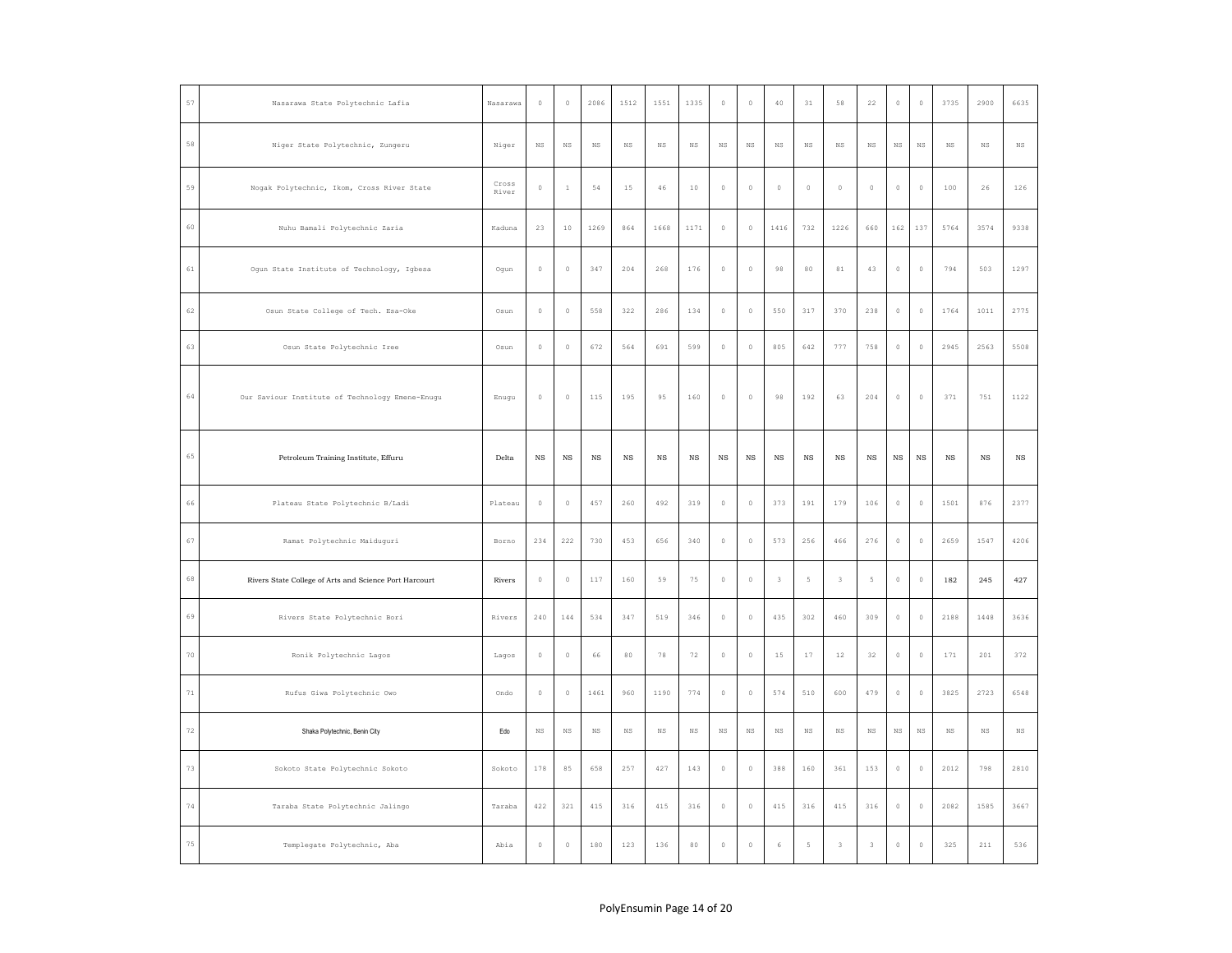| 76 | The Ibadan Polytechnic Ibadan                    | Oyo     | $\circ$                | $\circ$     | 2747        | 1781           | 4664          | 1378                    | $\mathbb O$ | $^{\circ}$       | 1131          | 866         | 921     | 550                    | $\circ$     | $\circ$       | 9463      | 4575   | 14038 |
|----|--------------------------------------------------|---------|------------------------|-------------|-------------|----------------|---------------|-------------------------|-------------|------------------|---------------|-------------|---------|------------------------|-------------|---------------|-----------|--------|-------|
| 77 | The Polytechnic, Ile-Ife                         | Osun    | $\circ$                | $\circ$     | 95          | 61             | 90            | 59                      | $\mathbb O$ | $\circ$          | 60            | 41          | 58      | 38                     | $\circ$     | $\circ$       | 303       | 199    | 502   |
| 78 | The Polytechnic, Imesi-ile                       | Osun    | <b>NS</b>              | $_{\rm NS}$ | NS          | NS             | <b>NS</b>     | $_{\rm NS}$             | NS          | <b>NS</b>        | <b>NS</b>     | NS          | NS.     | NS                     | $_{\rm NS}$ | NS            | <b>NS</b> | NS     | NS    |
| 79 | Tower Polytechnic, Ibadan                        | Oyo     | $\circ$                | $\circ$     | 23          | 16             | 61            | 16                      | $\circ$     | $\circ$          | $\circ$       | $\circ$     | $\circ$ | $\circ$                | $\circ$     | $\circ$       | 84        | 32     | 116   |
| 80 | Waziri Umaru Federal Polytechnic, B/Kebbi        | Kebbi   | $\mathbb{L}\mathbb{S}$ | ${\rm LS}$  | $_{\rm LS}$ | LS             | $\mathtt{LS}$ | LS                      | ${\rm LS}$  | LS               | $\mathtt{LS}$ | $_{\rm LS}$ | LS      | $\mathbb{L}\mathbb{S}$ | ${\rm LS}$  | LS            | LS        | LS     | LS    |
| 81 | Wolex Polytechnic Iwo                            | Osun    | $\circ$                | $\circ$     | 71          | 55             | 58            | 52                      | $\circ$     | $^{\circ}$       | $\circ$       | $\circ$     | $\circ$ | $\circ$                | $\circ$     | $\circ$       | 129       | 107    | 236   |
| 82 | Yaba College of Technology Yaba                  | Lagos   | $\circ$                | $\circ$     | 4758        | 3460           | 4108          | 3160                    | 962         | 963              | 2133          | 1818        | 1927    | 1611                   | 257         | 132           | 14145     | 11144  | 25289 |
| 83 | Zamfara State College of Arts and Science, Gusau | Zamfara | $\circ$                | $\circ$     | 28          | $\overline{2}$ | 27            | $\overline{\mathbf{3}}$ | $\circ$     | $^{\circ}$       | $\circ$       | $^{\circ}$  | $\circ$ | $\circ$                | $^{\circ}$  | $\circ$       | 55        | 5      | 60    |
|    | Total                                            | 2885    |                        | 1524 58110  | 38480       | 55207          | 35601         | 2943                    |             | 2562 28414 19976 |               | 27600       | 19101   | 586                    | 394         | 175745 117638 |           | 293383 |       |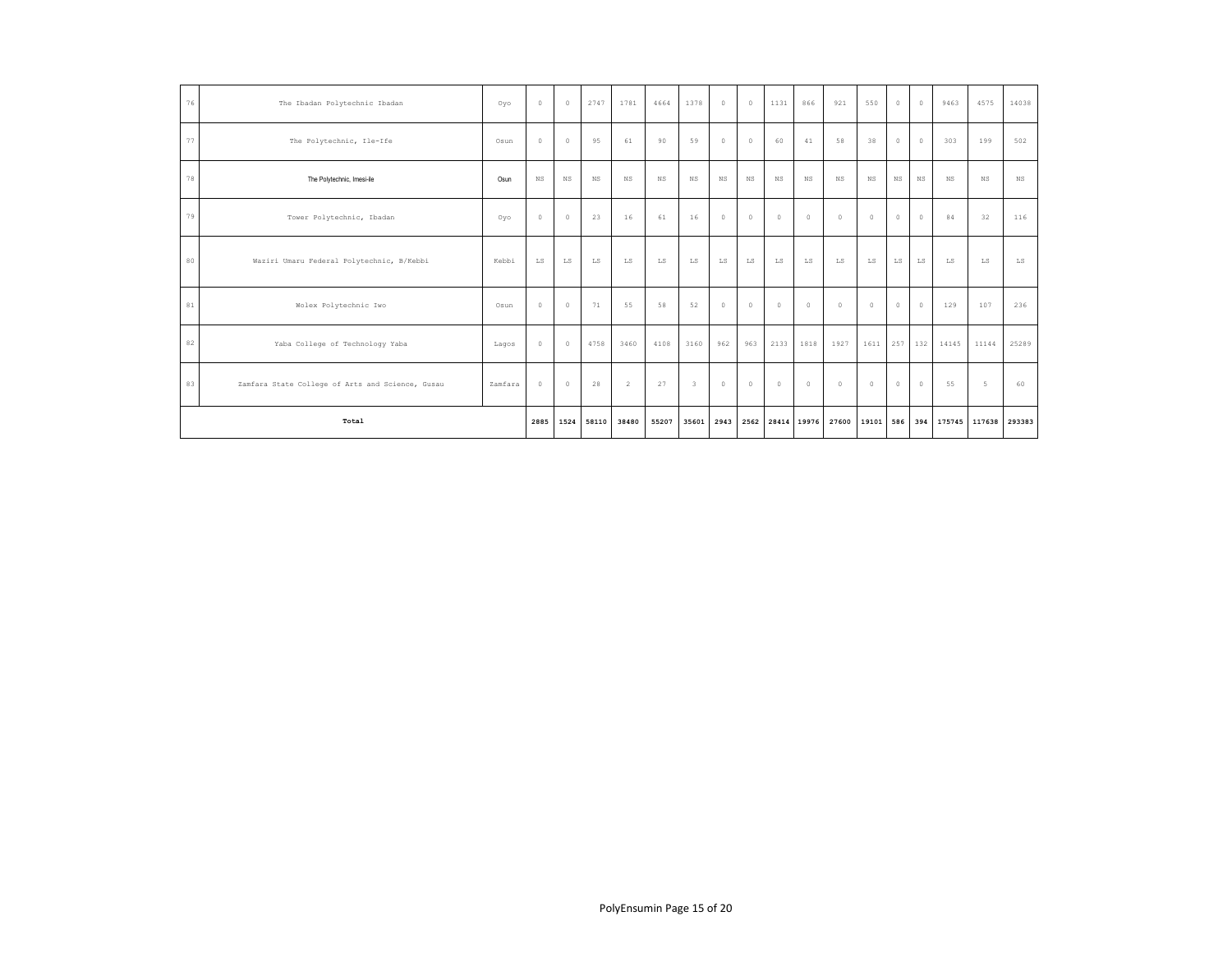| S/No             | Institution                                            | Location  |                     | Pre-ND              |           | ND <sub>1</sub> |             | ND <sub>2</sub> |                     | ND <sub>3</sub> | HND <sub>1</sub> |             |             | HND <sub>2</sub>    |                     | HND <sub>3</sub> |             | Total        |             |
|------------------|--------------------------------------------------------|-----------|---------------------|---------------------|-----------|-----------------|-------------|-----------------|---------------------|-----------------|------------------|-------------|-------------|---------------------|---------------------|------------------|-------------|--------------|-------------|
|                  |                                                        |           | M                   | $\mathsf F$         | M         | F               | M           | F               | M                   | $\mathsf F$     | M                | $\mathsf F$ | M           | F                   | М                   | F                | M           | $\mathsf F$  | MF          |
| $\mathbf{1}$     | Abdu Gusau Polytechnic Talata Mafara                   | Zamfara   | 90                  | $35\,$              | 378       | 113             | 419         | 116             | $\mathsf{O}\xspace$ | $\mathbb O$     | 250              | 70          | 287         | 71                  | 0                   | $\pmb{0}$        | 1424        | 405          | 1829        |
| $\sqrt{2}$       | Abia State Polytechnic Aba                             | Abia      | $\mathsf 0$         | $\mathsf 0$         | 756       | 647             | 692         | 575             | $\mathsf{O}\xspace$ | $\mathbb O$     | 505              | 605         | 454         | 579                 | 0                   | $\pmb{0}$        | 2407        | 2406         | 4813        |
| $\mathbf{3}$     | Abraham Adesanya Polytechnic, Ijebu Igbo               | Ogun      | $\mathbb O$         | $\mathbf 0$         | 298       | 300             | 226         | 232             | $\pmb{0}$           | $\mathbb O$     | 27               | 53          | 29          | 42                  | $\mathsf{O}\xspace$ | $\mathbb O$      | 580         | 627          | 1207        |
| $\overline{4}$   | Abubakar Tatari Ali Polytechnic Bauchi                 | Bauchi    | $\mathsf 0$         | $\mathsf 0$         | 1990      | 381             | 1412        | 416             | $\mathsf{O}\xspace$ | $\mathbf 0$     | $\mathsf 0$      | $\mathsf 0$ | $\mathsf 0$ | $\mathsf{O}\xspace$ | 0                   | $\mathbb O$      | 3402        | 797          | 4199        |
| 5                | Adamawa State Polytechnic Yola                         | Adamawa   | 151                 | 68                  | 550       | 186             | 412         | 139             | $\mathbf{0}$        | $\mathbf{0}$    | 11               | 3           | 11          | $\overline{2}$      | 0                   | $\mathbf 0$      | 1135        | 398          | 1533        |
| $\,6\,$          | Akanu Ibiam Federal Polytechnic Unwana, Afikpo         | Ebonyi    | 38                  | 33                  | 752       | 479             | 637         | 376             | $\mathsf{O}\xspace$ | $\mathbb O$     | 659              | 401         | 580         | 289                 | 0                   | $\pmb{0}$        | 2666        | 1578         | 4244        |
| $\overline{7}$   | Akwa Ibom State College of Arts and Science, Nung Ukim | Akwa Ibom | $\mathsf 0$         | $\mathsf 0$         | 43        | 30              | 38          | 47              | $\mathsf{O}\xspace$ | $\pmb{0}$       | $\pmb{0}$        | $\mathbf 0$ | $\mathsf 0$ | $\mathsf{O}\xspace$ | 0                   | $\pmb{0}$        | 81          | 77           | 158         |
| 8                | Akwa Ibom State Polytechnic Ikot Osurua                | Akwa Ibom | $\mathbb O$         | $\mathbf 0$         | 993       | 846             | 874         | 694             | $\pmb{0}$           | $\mathbf{0}$    | 304              | 425         | 230         | 438                 | 0                   | $\mathbf 0$      | 2401        | 2403         | 4804        |
| $\boldsymbol{9}$ | Allover Central Polytechnic Otta                       | Ogun      | $\mathsf 0$         | $\mathbf 0$         | 30        | 33              | 72          | 60              | $\mathsf{O}\xspace$ | $\mathbf{0}$    | 32               | 44          | 37          | 36                  | $\mathsf 0$         | $\mathbf 0$      | 171         | 173          | 344         |
| 10               | Auchi Polytechnic Auchi                                | Edo       | $\mathsf 0$         | $\mathsf{O}\xspace$ | 4915      | 3402            | 2944        | 2703            | $\mathsf{O}\xspace$ | $\mathbb O$     | 2516             | 2205        | 1408        | 1330                | $\mathsf 0$         | $\pmb{0}$        | 11783       | 9640         | 21423       |
| 11               | Bayelsa State College of Arts and Science, Elebele     | Bayelsa   | $\mathbf 0$         | $\mathbf 0$         | 37        | 31              | 35          | 11              | $\mathbf 0$         | $\mathbb O$     | $\mathbf 0$      | $\mathsf 0$ | $\pmb{0}$   | $\mathsf{O}\xspace$ | $\mathsf{O}\xspace$ | $\pmb{0}$        | 72          | 42           | 114         |
| 12               | Benue State Polytechnic, Ugbokolo                      | Benue     | NS                  | $_{\rm NS}$         | <b>NS</b> | $_{\rm NS}$     | $_{\rm NS}$ | $_{\rm NS}$     | $_{\rm NS}$         | <b>NS</b>       | $_{\rm NS}$      | NS          | $_{\rm NS}$ | $_{\rm NS}$         | <b>NS</b>           | $_{\rm NS}$      | $\mathbf 0$ | $\pmb{0}$    | $\mathbb O$ |
| 13               | College of Technology, Iresi                           | Osun      | <b>NS</b>           | NS                  | <b>NS</b> | <b>NS</b>       | <b>NS</b>   | <b>NS</b>       | <b>NS</b>           | <b>NS</b>       | <b>NS</b>        | <b>NS</b>   | <b>NS</b>   | <b>NS</b>           | <b>NS</b>           | <b>NS</b>        | $\mathbf 0$ | $\mathbf{0}$ | $\mathsf 0$ |
| 14               | Covenant Polytechnic, Aba                              | Abia      | $\mathsf{O}\xspace$ | $\mathbf 0$         | 107       | 69              | 117         | 73              | 0                   | $\mathbf 0$     | 46               | 21          | 12          | 6                   | 0                   | $\mathbb O$      | 282         | 169          | 451         |
| 15               | Crown Polytechnic, Ado-Ekiti                           | Ekiti     | $\mathbf 0$         | $\mathbf 0$         | 358       | 227             | 386         | 248             | $\mathsf{O}\xspace$ | $\mathbb O$     | 83               | 50          | 83          | 57                  | $\mathsf 0$         | $\pmb{0}$        | 910         | 582          | 1492        |
| 16               | D.S. Adegbenro ICT Polytechnic, Itori-Ewekoro,         | Ogun      | $\mathbf 0$         | $\mathbf 0$         | 169       | 128             | 175         | 133             | $\mathsf{O}\xspace$ | $\mathbb O$     | $\mathbf 0$      | $\mathsf 0$ | $\mathbf 0$ | $\mathsf{O}\xspace$ | $\mathsf 0$         | $\pmb{0}$        | 344         | 261          | 605         |
| 17               | Delta State Polytechnic Ogwashukwu                     | Delta     | $\mathbf 0$         | $\mathsf 0$         | 718       | 590             | 551         | 454             | $\mathsf{O}\xspace$ | $\mathbb O$     | 434              | 416         | 406         | 381                 | $\mathsf 0$         | $\pmb{0}$        | 2109        | 1841         | 3950        |

## **POLYTECHNIC ENROLMENT SUMMARY BY INSTITUTIONS: 2014/2015**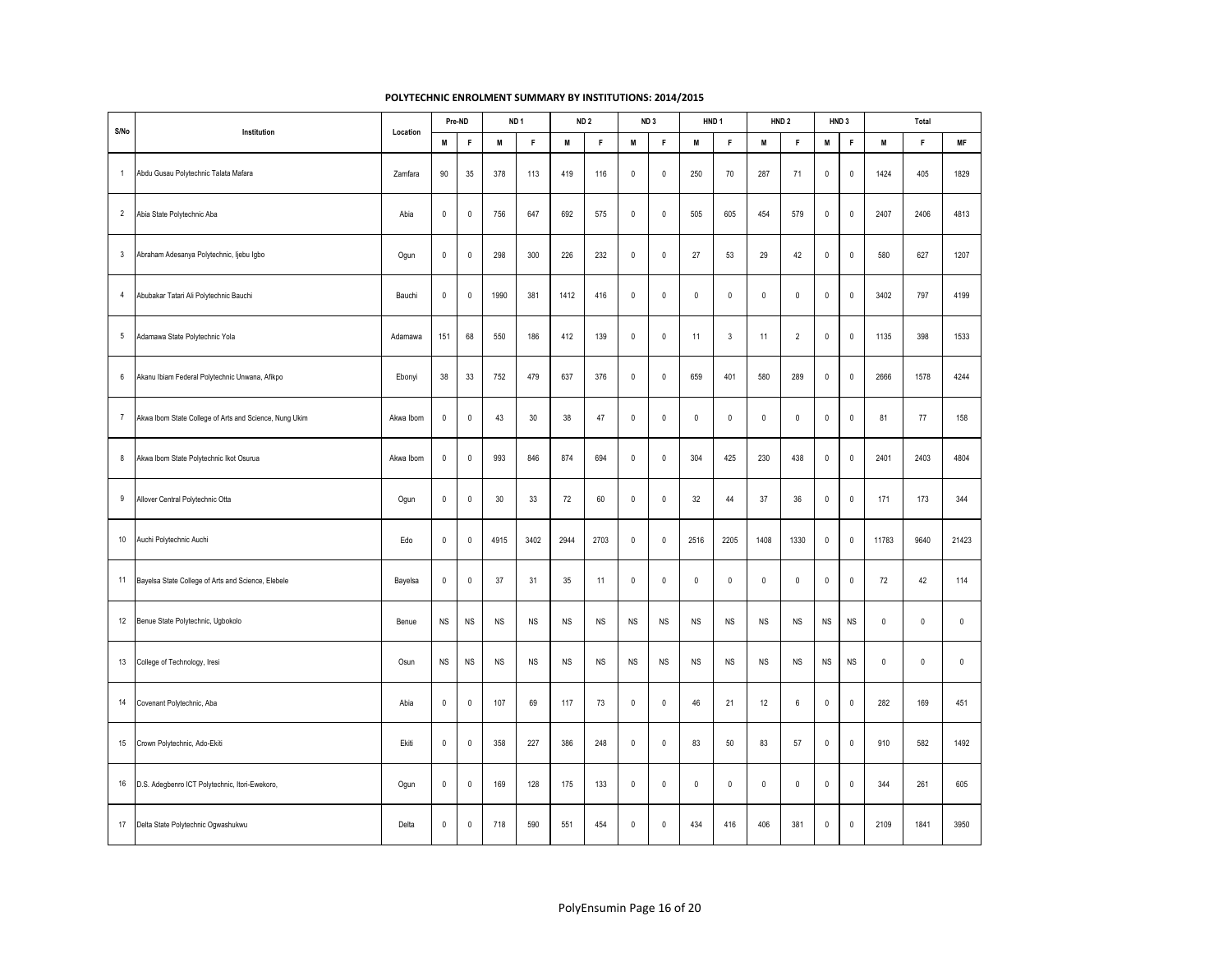| 18     | Delta State Polytechnic Otefe                          | Delta    | $\mathbf{0}$ | $\mathbf 0$         | 413       | 306       | 304       | 245       | $\mathbf{0}$ | $\mathbf 0$ | 288         | 234         | 273         | 214         | $\mathsf 0$    | $\pmb{0}$ | 1278        | 999          | 2277        |
|--------|--------------------------------------------------------|----------|--------------|---------------------|-----------|-----------|-----------|-----------|--------------|-------------|-------------|-------------|-------------|-------------|----------------|-----------|-------------|--------------|-------------|
| 19     | Delta State Polytechnic Ozoro                          | Delta    | $\mathsf 0$  | $\mathsf{O}\xspace$ | 1220      | 932       | 1041      | 828       | 352          | 285         | 499         | 403         | 425         | 358         | 125            | 112       | 3662        | 2918         | 6580        |
| 20     | Dorben Polytechnic, Abuja                              | FCT      | $\mathsf 0$  | $\mathsf{O}\xspace$ | 117       | 119       | 220       | 182       | $\mathsf 0$  | $\pmb{0}$   | 75          | 86          | 94          | 74          | $\mathsf 0$    | $\pmb{0}$ | 506         | 461          | 967         |
| 21     | Edo State Institute of Technology and Management, Usen | Edo      | <b>NS</b>    | <b>NS</b>           | <b>NS</b> | <b>NS</b> | <b>NS</b> | <b>NS</b> | <b>NS</b>    | <b>NS</b>   | <b>NS</b>   | <b>NS</b>   | <b>NS</b>   | <b>NS</b>   | <b>NS</b>      | <b>NS</b> | $\mathbf 0$ | $\mathbf{0}$ | $\mathbf 0$ |
| 22     | Federal Polytechnic Ado Ekiti                          | Ekiti    | LS           | LS                  | LS        | LS        | LS        | LS        | LS           | LS          | LS          | LS          | LS          | LS          | LS             | LS        | $\pmb{0}$   | $\mathbb O$  | $\mathbf 0$ |
| 23     | Federal Polytechnic Bauchi                             | Bauchi   | $\pmb{0}$    | $\mathbf 0$         | 2323      | 938       | 1812      | 991       | $\mathbf 0$  | $\pmb{0}$   | 1149        | 591         | 1346        | 623         | $\pmb{0}$      | $\pmb{0}$ | 6630        | 3143         | 9773        |
| 24     | Federal Polytechnic Bida                               | Niger    | 35           | 12                  | 1372      | 679       | 1107      | 579       | $\mathsf 0$  | $\pmb{0}$   | 702         | 444         | 628         | 261         | $\pmb{0}$      | $\pmb{0}$ | 3844        | 1975         | 5819        |
| 25     | Federal Polytechnic Damaturu                           | Yobe     | LS           | LS                  | LS        | LS        | LS        | LS        | LS           | LS          | LS          | LS          | LS          | LS          | LS             | LS        | $\pmb{0}$   | $\pmb{0}$    | $\mathbf 0$ |
| 26     | Federal Polytechnic Ede                                | Osun     | 82           | 43                  | 1726      | 1131      | 1152      | 1018      | 304          | 250         | 580         | 436         | 519         | 414         | $\mathbb O$    | $\pmb{0}$ | 4363        | 3292         | 7655        |
| $27\,$ | Federal Polytechnic Idah                               | Kogi     | $\pmb{0}$    | $\mathbf 0$         | 943       | 515       | 1115      | 654       | $\mathbf 0$  | $\pmb{0}$   | 779         | 384         | 817         | 371         | $\mathbf 0$    | $\pmb{0}$ | 3654        | 1924         | 5578        |
| 28     | Federal Polytechnic Ilaro                              | Ogun     | $\mathsf 0$  | $\mathsf{O}\xspace$ | 1714      | 1481      | 1523      | 1411      | $\mathsf 0$  | $\pmb{0}$   | 412         | 485         | 525         | 478         | $\pmb{0}$      | $\pmb{0}$ | 4174        | 3855         | 8029        |
| 29     | Federal Polytechnic K/Namoda                           | Zamfara  | LS           | LS                  | LS        | LS        | LS.       | LS        | LS           | LS          | LS          | LS          | LS          | LS          | LS             | LS        | $\pmb{0}$   | $\pmb{0}$    | $\mathbf 0$ |
| 30     | Federal Polytechnic Mubi                               | Adamawa  | 85           | 27                  | 1762      | 848       | 2340      | 1100      | $\Omega$     |             | 228         | 139         | 457         | 269         | $\Omega$       | $\pmb{0}$ | 4872        | 2383         | 7255        |
| 31     | Federal Polytechnic Nassarawa                          | Nasarawa | $\pmb{0}$    | $\mathbf 0$         | 975       | 664       | 1015      | 805       | $\mathbf 0$  | $\pmb{0}$   | 420         | 347         | 622         | 458         | $\mathbf 0$    | $\pmb{0}$ | 3032        | 2274         | 5306        |
| 32     | Federal Polytechnic Nekede                             | Imo      | $\mathsf 0$  | $\mathsf{O}\xspace$ | 2189      | 2109      | 1904      | 1704      | $\mathbf 0$  | $\pmb{0}$   | 624         | 920         | 787         | 811         | $\mathsf{o}\,$ | $\pmb{0}$ | 5504        | 5544         | 11048       |
| 33     | Federal Polytechnic Offa                               | Kwara    | LS           | LS                  | LS        | LS        | LS.       | LS        | LS           | LS          | LS          | LS          | LS          | LS          | LS             | LS        | $\pmb{0}$   | $\pmb{0}$    | $\mathbf 0$ |
| 34     | Federal Polytechnic Oko                                | Anambra  | $\pmb{0}$    | $\pmb{0}$           | 889       | 863       | 797       | 849       | $\mathsf 0$  | $\pmb{0}$   | 790         | 801         | 714         | 776         | $\mathbb O$    | $\pmb{0}$ | 3190        | 3289         | 6479        |
| $35\,$ | Federal Polytechnic, Bali                              | Taraba   | 72           | 26                  | 272       | 109       | 251       | 110       | $\mathsf 0$  | $\pmb{0}$   | $\mathbf 0$ | $\mathsf 0$ | $\mathbf 0$ | $\mathbb O$ | $\mathbf 0$    | $\pmb{0}$ | 595         | 245          | 840         |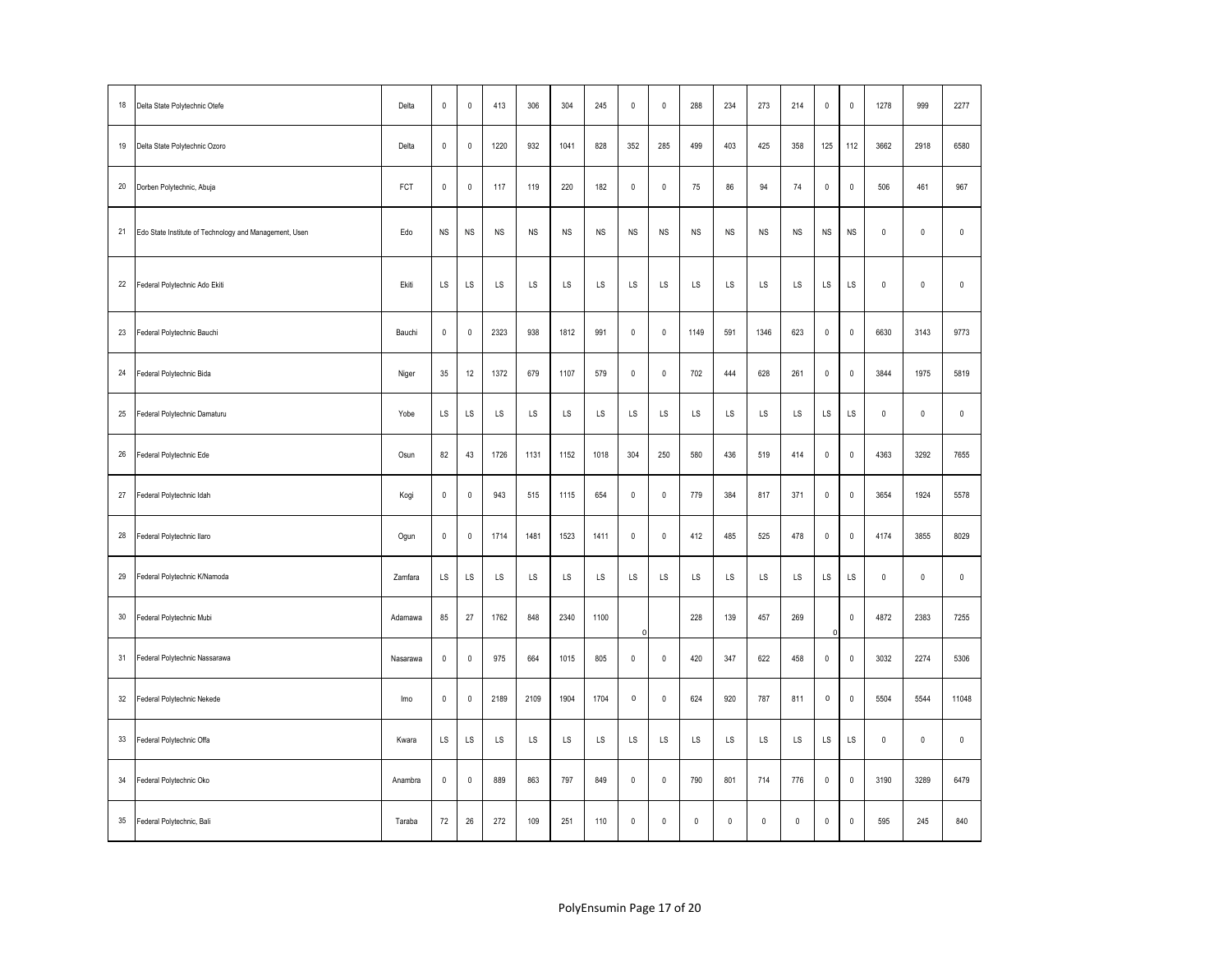| 36 | Federal Polytechnic, Ekowe               | Bayelsa   | $\pmb{0}$   | $\mathsf 0$         | $\mathbf{3}$ | $\overline{1}$ | 71          | 6    | $\mathbf 0$  | $\mathbf 0$ | $\mathbf{0}$     | $\mathbf{0}$        | $\mathsf 0$ | $\mathbf 0$         | $\mathsf 0$         | $\pmb{0}$    | 74          | $\overline{7}$ | 81        |
|----|------------------------------------------|-----------|-------------|---------------------|--------------|----------------|-------------|------|--------------|-------------|------------------|---------------------|-------------|---------------------|---------------------|--------------|-------------|----------------|-----------|
| 37 | Fidei Polytechnic, Gboko                 | Benue     | $\mathbf 0$ | $\mathsf 0$         | 375          | 221            | 334         | 201  | 0            | $\mathbb O$ | 174              | 164                 | 121         | 136                 | $\mathsf{O}\xspace$ | $\mathbb O$  | 1004        | 722            | 1726      |
| 38 | Gateway ICT Polytechnic, Sapade          | Ogun      | $\mathsf 0$ | $\mathsf{O}\xspace$ | 326          | 367            | 260         | 307  | $\mathsf 0$  | $\pmb{0}$   | 109              | 69                  | 87          | 56                  | $\mathsf 0$         | $\mathbb O$  | 782         | 799            | 1581      |
| 39 | Grace Polytechnic Surulere-lagos         | Lagos     | $\mathbf 0$ | $\mathsf{O}\xspace$ | 168          | 132            | 156         | 191  | $\mathsf 0$  | $\pmb{0}$   | 13               | 10                  | 14          | 11                  | $\mathsf 0$         | $\mathbf{0}$ | 351         | 344            | 695       |
| 40 | Hassan Usman Katsina Polytechnic Katsina | Katsina   | 479         | 53                  | 1172         | 182            | 1214        | 261  | 0            | $\mathbb O$ | 296              | 46                  | 411         | 47                  | $\mathsf 0$         | $\pmb{0}$    | 3572        | 589            | 4161      |
| 41 | Heritage Polytechnic, Ikot Udota, Eket   | Akwa Ibom | $\mathbf 0$ | $\mathsf{O}\xspace$ | 415          | 403            | 323         | 369  | $\mathsf 0$  | $\pmb{0}$   | 441              | 487                 | 200         | 247                 | $\mathsf 0$         | $\mathbb O$  | 1379        | 1506           | 2885      |
| 42 | Hussaini Adamu Polytechnic Kazaure       | Jigawa    | $\pmb{0}$   | $\mathsf{O}\xspace$ | 139          | 48             | 171         | 36   | $\mathbf 0$  | $\mathbb O$ | $\boldsymbol{6}$ | $\mathsf 3$         | 13          | 6                   | $\mathbf 0$         | $\mathbb O$  | 329         | 93             | 422       |
| 43 | Ibarapa Polytechnic, Eruwa               | Oyo       | $\pmb{0}$   | $\mathsf{O}\xspace$ | 389          | 248            | 380         | 237  | $\mathsf 0$  | $\pmb{0}$   | $\pmb{0}$        | $\mathsf 0$         | $\mathbb O$ | $\mathsf{O}\xspace$ | $\mathsf 0$         | $\pmb{0}$    | 769         | 485            | 1254      |
| 44 | Igbajo Polytechnic, Igbajo               | Osun      | $\mathbf 0$ | $\mathbf 0$         | 109          | 95             | 95          | 97   | $\mathsf{O}$ | $\mathbb O$ | 18               | 17                  | 13          | 11                  | $\mathbf 0$         | $\pmb{0}$    | 235         | 220            | 455       |
| 45 | lmo State Polytechnic, Umuagwo, Ohaji    | Imo       | $\pmb{0}$   | $\mathbf 0$         | 266          | 333            | 213         | 220  | $\mathsf{O}$ | $\mathbb O$ | 237              | 157                 | 231         | 153                 | $\mathbf 0$         | $\mathbb O$  | 947         | 863            | 1810      |
| 46 | Institute of Management Technology Enugu | Enugu     | $\pmb{0}$   | $\mathsf{O}\xspace$ | 946          | 866            | 898         | 877  | $\mathsf 0$  | $\mathbf 0$ | 629              | 887                 | 616         | 859                 | $\mathsf{O}\xspace$ | $\mathbb O$  | 3089        | 3489           | 6578      |
| 47 | Interlink Polytechnic, Ijebu-Jesa        | Osun      | $\mathsf 0$ | $\mathbf 0$         | 121          | 71             | 107         | 85   | 0            | $\mathbb O$ | $\pmb{0}$        | $\mathsf{O}\xspace$ | $\mathbb O$ | $\mathsf{O}\xspace$ | $\mathsf 0$         | $\pmb{0}$    | 228         | 156            | 384       |
| 48 | Jigawa State Polytechnic, Dutse          | Jigawa    | $\mathbf 0$ | $\pmb{0}$           | 405          | 36             | 367         | 54   | $\mathsf 0$  | $\mathbb O$ | 108              | 43                  | 122         | 14                  | $\mathbf 0$         | $\mathbb O$  | 1002        | 147            | 1149      |
| 49 | Kaduna Polytechnic Kaduna                | Kaduna    | $\pmb{0}$   | $\pmb{0}$           | 3591         | 1875           | 2433        | 1547 | $\mathbf 0$  | $\mathbb O$ | 1772             | 1192                | 2167        | 1551                | $\mathsf{O}\xspace$ | $\pmb{0}$    | 9963        | 6165           | 16128     |
| 50 | Kano State Polytechnic Kano              | Kano      | 511         | 183                 | 2438         | 670            | 2045        | 660  | 0            | $\pmb{0}$   | 997              | 232                 | 987         | 286                 | $\mathsf{O}\xspace$ | $\pmb{0}$    | 6978        | 2031           | 9009      |
| 51 | Kings Polytechnic, Ubiaja                | Edo       | ${\sf NS}$  | ${\sf NS}$          | <b>NS</b>    | <b>NS</b>      | NS          | NS   | <b>NS</b>    | $_{\rm NS}$ | $_{\rm NS}$      | <b>NS</b>           | $_{\rm NS}$ | $_{\rm NS}$         | <b>NS</b>           | <b>NS</b>    | $\mathbb O$ | $\pmb{0}$      | $\pmb{0}$ |
| 52 | Kogi State Polytechnic Lokoja            | Kogi      | 157         | 108                 | 943          | 524            | 738         | 486  | 180          | 148         | 552              | 387                 | 478         | 344                 | 117                 | 88           | 3165        | 2085           | 5250      |
| 53 | Kwara State Polytechnic Ilorin           | Kwara     | $\pmb{0}$   | $\mathsf 0$         | 291          | 349            | 323         | 363  | 0            | $\pmb{0}$   | 458              | 356                 | 304         | 409                 | $\mathsf 0$         | $\pmb{0}$    | 1376        | 1477           | 2853      |
| 54 | Lagos City Polytechnic Ikeja             | Lagos     | ${\sf NS}$  | $_{\rm NS}$         | <b>NS</b>    | <b>NS</b>      | $_{\rm NS}$ | NS   | <b>NS</b>    | $_{\rm NS}$ | $_{\rm NS}$      | <b>NS</b>           | $_{\rm NS}$ | $_{\rm NS}$         | <b>NS</b>           | <b>NS</b>    | $\mathbb O$ | $\mathbf 0$    | $\pmb{0}$ |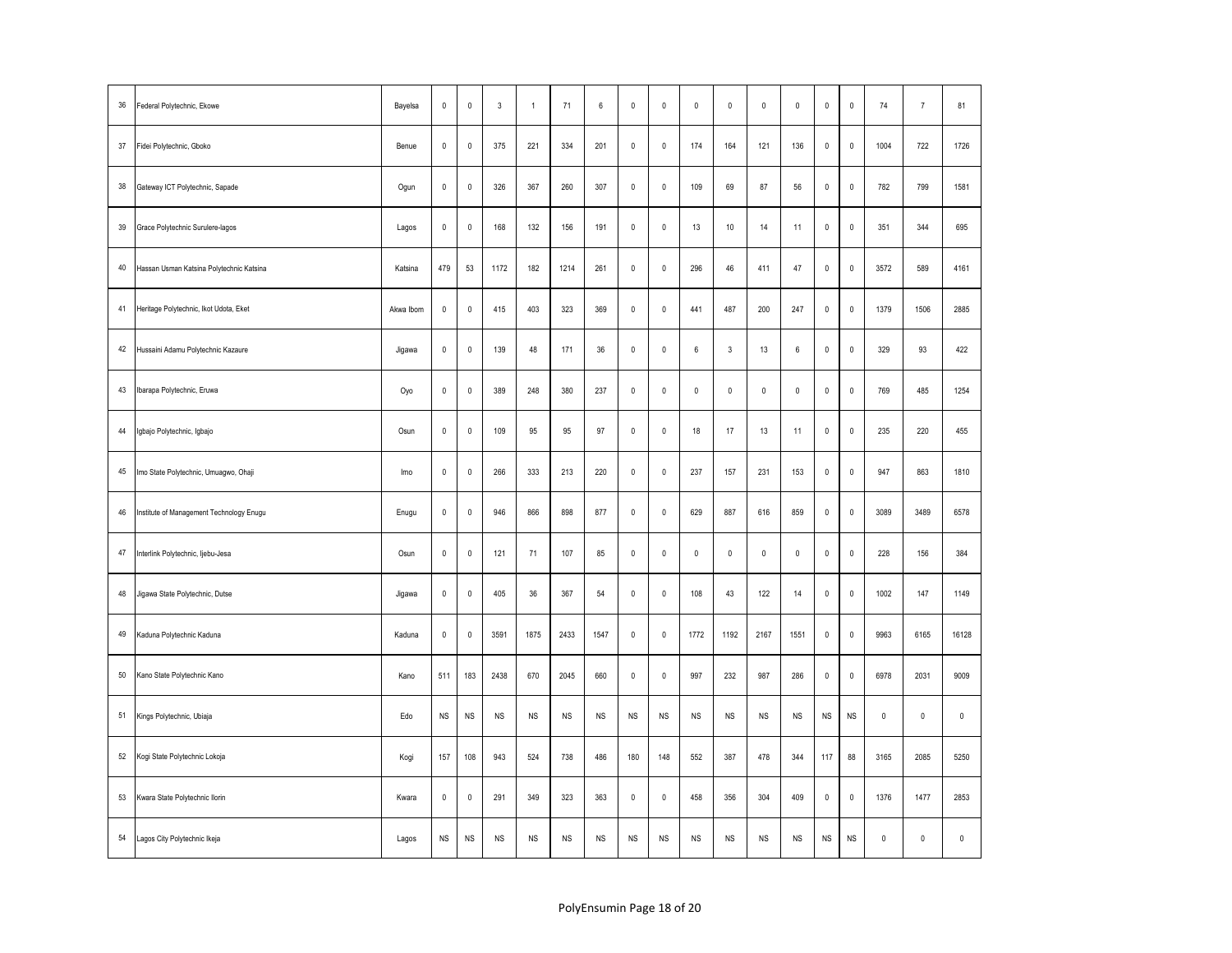| 55 | Lagos State Polytechnic Ikorodu                        | Lagos              | $\mathsf 0$ | $\mathsf 0$ | 3787      | 2567        | 3223      | 3154      | $\mathsf{O}\xspace$ | $\pmb{0}$    | 3380        | 2161                | 1739        | 1677                | 0                   | $\pmb{0}$    | 12129       | 9559      | 21688     |
|----|--------------------------------------------------------|--------------------|-------------|-------------|-----------|-------------|-----------|-----------|---------------------|--------------|-------------|---------------------|-------------|---------------------|---------------------|--------------|-------------|-----------|-----------|
| 56 | Lighthouse Polytchnic, Benin                           | Edo                | <b>NS</b>   | NS          | <b>NS</b> | <b>NS</b>   | <b>NS</b> | <b>NS</b> | <b>NS</b>           | <b>NS</b>    | <b>NS</b>   | <b>NS</b>           | <b>NS</b>   | NS                  | $_{\rm NS}$         | <b>NS</b>    | $\mathbb O$ | $\pmb{0}$ | $\pmb{0}$ |
| 57 | Mai Idris Alooma Polytechnic, Geidam                   | Yobe               | $\mathsf 0$ | $\mathsf 0$ | 356       | 89          | 360       | 79        | $\mathsf{O}\xspace$ | $\mathbb O$  | $\mathsf 0$ | $\mathsf 0$         | $\mathbb O$ | $\mathsf 0$         | $\mathsf{O}\xspace$ | $\mathbb O$  | 716         | 168       | 884       |
| 58 | Moshood Abiola Polytechnic Abeokuta                    | Ogun               | $\mathsf 0$ | $\mathbf 0$ | 855       | 524         | 807       | 447       | $\mathsf{O}\xspace$ | $\mathbf{0}$ | 460         | 375                 | 401         | 361                 | $\mathsf{O}\xspace$ | $\mathbb O$  | 2523        | 1707      | 4230      |
| 59 | Nacabs Polytechnic, Akwanga                            | Nasarawa           | $\mathbb O$ | $\mathbf 0$ | 137       | 82          | 134       | 82        | $\mathbf 0$         | $\mathbb O$  | $\mathbf 0$ | $\mathbb O$         | $\mathbf 0$ | $\mathbf 0$         | $\pmb{0}$           | $\mathbb O$  | 271         | 164       | 435       |
| 60 | Nasarawa State Polytechnic Lafia                       | Nasarawa           | $\pmb{0}$   | $\mathbf 0$ | 1959      | 1444        | 2135      | 1584      | $\pmb{0}$           | $\mathbb O$  | 62          | 34                  | $40\,$      | 29                  | $\mathbf 0$         | $\mathbb O$  | 4196        | 3091      | 7287      |
| 61 | Niger State Polytechnic Zungeru                        | Niger              | $\pmb{0}$   | $\mathbf 0$ | 561       | 211         | 589       | 171       | $\mathbf 0$         | $\mathbb O$  | 312         | 127                 | 317         | 132                 | $\mathbf 0$         | $\pmb{0}$    | 1779        | 641       | 2420      |
| 62 | Nogak Polytechnic, Ikom, Cross River State             | <b>Cross River</b> | $\mathbf 0$ | $\mathbf 0$ | $\pmb{0}$ | $\mathbf 0$ | 96        | $26\,$    | $\mathsf{O}\xspace$ | $\mathbb O$  | $\mathbf 0$ | $\mathsf{O}\xspace$ | $\mathbb O$ | $\mathsf{O}\xspace$ | $\mathsf{O}\xspace$ | $\pmb{0}$    | 96          | 26        | 122       |
| 63 | Nuhu Bamali Polytechnic Zaria                          | Kaduna             | <b>NS</b>   | NS          | <b>NS</b> | NS          | NS        | <b>NS</b> | NS                  | NS           | <b>NS</b>   | NS                  | <b>NS</b>   | NS                  | NS                  | <b>NS</b>    | <b>NS</b>   | <b>NS</b> | <b>NS</b> |
| 64 | Ogun State Institute of Technology, Igbesa             | Ogun               | $\mathsf 0$ | $\mathsf 0$ | 347       | 245         | 339       | 204       | $\mathbf{0}$        | $\mathbf{0}$ | 121         | 85                  | 94          | 80                  | $\mathsf{O}\xspace$ | $\mathbf{0}$ | 901         | 614       | 1515      |
| 65 | Oke-ogun Polytechnic, Shaki                            | Oyo                | $\mathsf 0$ | $\mathsf 0$ | 726       | 621         | 698       | 660       | $\mathbf 0$         | $\mathbf{0}$ | 17          | 5                   | 19          | $10$                | $\mathbf{0}$        | $\mathbf 0$  | 1460        | 1296      | 2756      |
| 66 | Osun State College of Tech. Esa-Oke                    | Osun               | $\mathsf 0$ | $\mathsf 0$ | 570       | 355         | 393       | 246       | $\mathsf{O}\xspace$ | $\pmb{0}$    | 508         | 270                 | 387         | 230                 | $\mathbf 0$         | $\pmb{0}$    | 1858        | 1101      | 2959      |
| 67 | Osun State Polytechnic Iree                            | Osun               | $\mathsf 0$ | $\mathsf 0$ | 775       | 538         | 617       | 436       | $\mathsf 0$         | $\mathbf 0$  | 935         | 815                 | 758         | 689                 | $\mathsf 0$         | $\pmb{0}$    | 3085        | 2478      | 5563      |
| 68 | Our Saviour Institute of Technology Emene-Enugu        | Enugu              | $\mathsf 0$ | $\mathsf 0$ | 134       | 187         | 109       | 155       | $\mathsf{O}\xspace$ | $\mathbb O$  | 109         | 183                 | 71          | 200                 | $\mathbf 0$         | $\pmb{0}$    | 423         | 725       | 1148      |
| 69 | Petroleum Institute, Effuru                            | Delta              | <b>NS</b>   | NS          | <b>NS</b> | <b>NS</b>   | <b>NS</b> | NS        | NS                  | <b>NS</b>    | <b>NS</b>   | NS                  | <b>NS</b>   | NS                  | NS                  | <b>NS</b>    | $\mathbb O$ | $\pmb{0}$ | $\pmb{0}$ |
| 70 | Plateau State Polytechnic B/Ladi                       | Plateau            | $\mathsf 0$ | $\mathbf 0$ | 889       | 481         | 864       | 506       | $\mathsf{O}\xspace$ | $\mathbb O$  | 506         | 354                 | 444         | 329                 | $\mathsf{O}\xspace$ | $\mathbb O$  | 2703        | 1670      | 4373      |
| 71 | Ramat Polytechnic Maiduguri                            | Bomo               | $\mathbf 0$ | $\mathbf 0$ | 913       | 369         | 908       | 352       | $\mathsf{O}\xspace$ | $\mathbb O$  | 410         | 115                 | 408         | 121                 | $\mathsf{O}\xspace$ | $\mathbb O$  | 2639        | 957       | 3596      |
| 72 | Rivers State Polytechnic Bori                          | Rivers             | $\mathsf 0$ | $\mathsf 0$ | 533       | 418         | 528       | 412       | $\mathsf{O}\xspace$ | $\pmb{0}$    | 574         | 374                 | 560         | 394                 | $\mathbf 0$         | $\pmb{0}$    | 2195        | 1598      | 3793      |
| 73 | Rivers State College of Arts and Science, Portharcourt | Rivers             | $\mathbb O$ | $\mathbf 0$ | 98        | 130         | 39        | 54        | $\mathsf{O}\xspace$ | $\mathbb O$  | $\mathbf 0$ | $\mathsf{O}\xspace$ | $\mathbb O$ | $\mathsf{O}\xspace$ | $\mathbb O$         | $\pmb{0}$    | 137         | 184       | 321       |